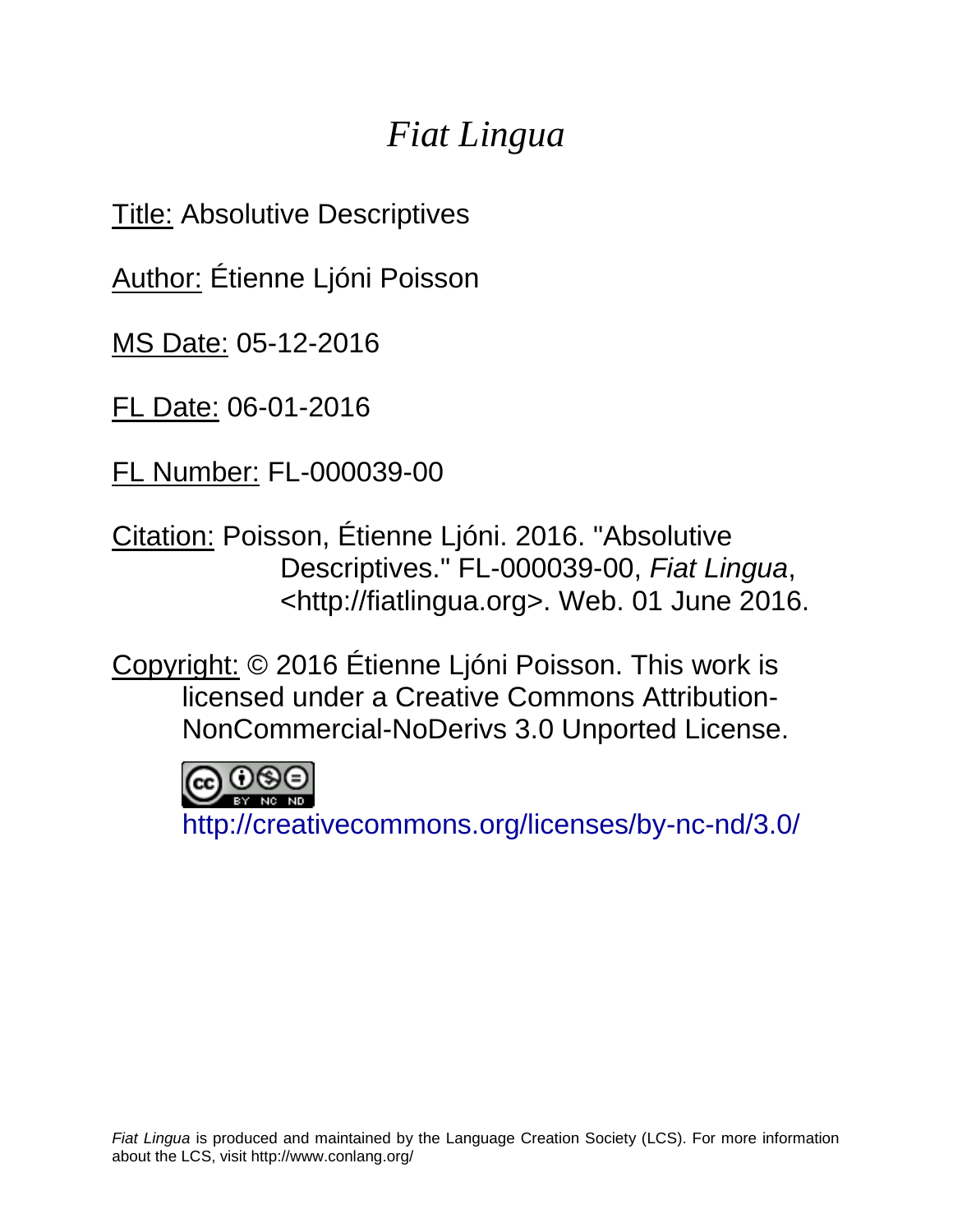## Absolutive Descriptives

## A Description of a Novel Verbal Component in Siwa

### Étienne Ljóni Poisson

**Abstract**: Siwa is an apriori conlang set in pre-Columbian Quebec whose protolanguage emerged at the end of the last glacial maximum in Europe and subsequently migrated to North America. In this essay, a component of verbal morphology is described which has not been indentified in natural languages, though it may be likened to Japanese counter words. Absolutive descriptives are monosyllabic infixes that add directly to verb stems and add information about the absolutive argument. Interestingly, Siwa is an active-stative language and does not display ergative-absolutive alignment. The article is part of the language's complete grammatical description, *A Descriptive Grammar of Siwa*.

Absolutive descriptives are infixes which can be added directly to the root of verbs and the copula. They are housed in the slot 1 of verbs (directly onto the root)<sup>1</sup>. They are called absolutive descriptives because their main function is to describe the shape, state, form or nature of absolutive arguments, that is to say the subjects of intransitive verbs and the objects of transitive verbs. There are nine such markers and each describes a category of characteristics, usually descriptive of the shape or form of the arguments. Absolutive descriptives have four main functions.

They describe the shape/state/form/nature of:

- 1. The subject of an intransitive verb
- 2. The object of a transitive verb
- 3. The change of state of the subject of translative or passive intransitive verbs or the object of causal transitive verbs

They can also act as adverbs, generally describing the way in which the action is performed. Some descriptives may combine to form a more specific derivative and some extra descriptives exist but are very restricted in use (dialectally or in certain fixed expressions).

Absolutive descriptives are attached directly to the verb stem. Verb stems ending in a consonant see no change, whereas verb stems ending in a vowel have vowel coalescence. The absolutive descriptive markers lose their initial vowel if they precede an identical vowel.

For the formation of the past, the stem vowel is re-used after the absolutive descriptive. Consonantfinal verbs use regular postverbal vowels:

 $s$ okli·a [ˈsɔkl:ia] sokl=i-a-Ø-Ø hoist-ASS.CONCL.TR-3P.PAT-3P.AG.SG 'X will hoist Y'

<span id="page-1-0"></span><sup>1</sup> Siwa verbs can be preceded by three *preverbal* slots and followed by nine *postverbal* slots.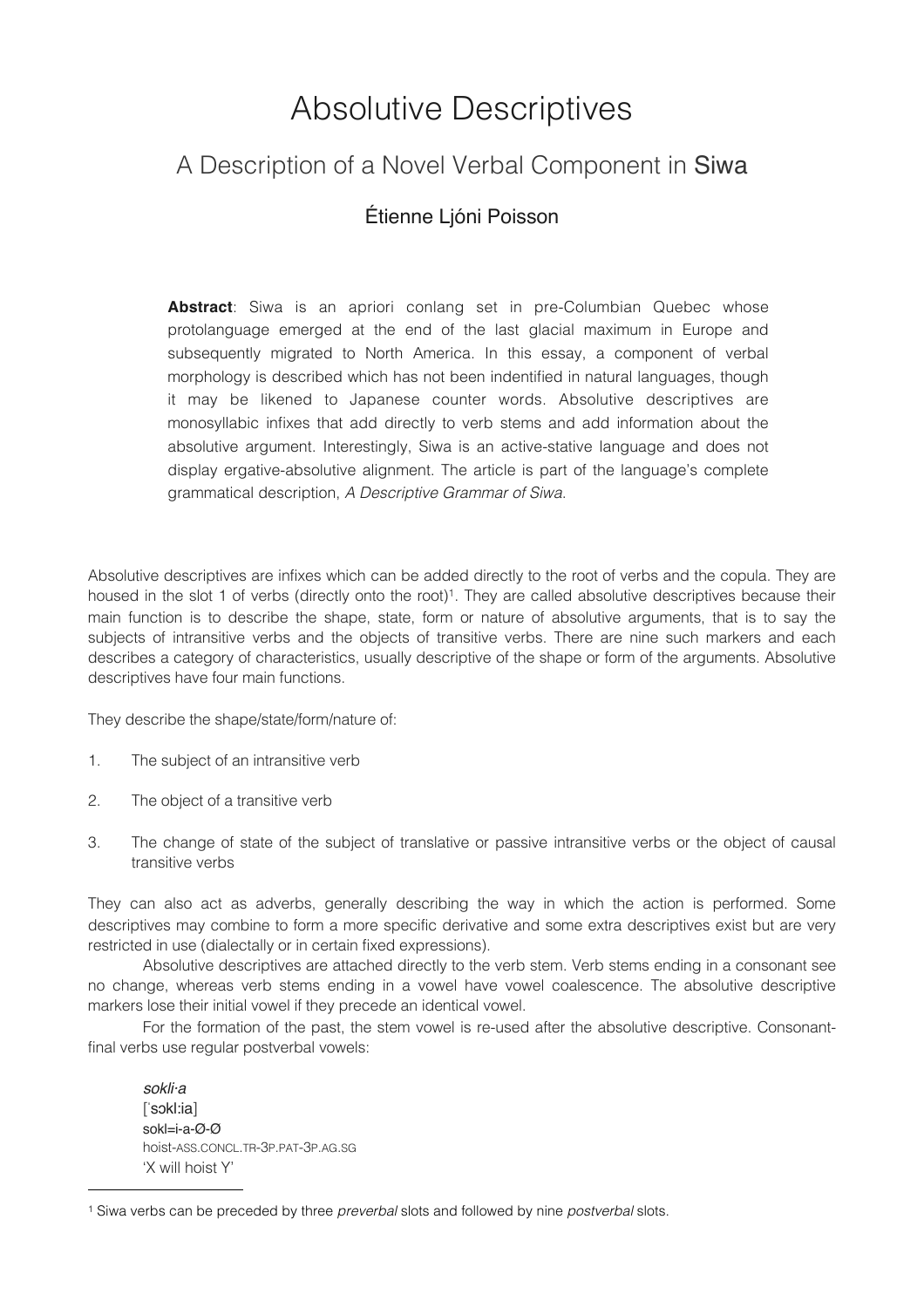*sokl·u·a* [ˈsɔkl:ua] sokl-u-a-Ø-Ø hoist-past-ASS.CONCL.TR-3P.PAT-3P.AG.SG 'X hoisted Y'

*sokl·ohk·u·a* [ˈsɔkl:ɔhkua] sokl-ohk-u-a-Ø-Ø hoist-ohk-PAST-ASS.CONCL.TR-3P.PAT-3P.AG.SG 'X hoisted (a heavy thing/container)'

 $k$ ed·a ['c<sup>h</sup>eda] ked-a-Ø-Ø carry-ASS.CONCL.TR-3P.PAT-3P.AG.SG 'X will carry Y'

*kedd·a* ['c<sup>h</sup>et:a] ke<dd>-a-Ø-Ø carry.PAST-ASS.CONCL.TR-3P.PAT-3P.AG.SG 'X carried Y'

*kedd·ohk·a* [ˈcʰet:ɔhka] ke<dd>-ohk-a-Ø-Ø carry.PAST-ohk-ASS.CONCL.TR-3P.PAT-3P.AG.SG 'X carried (something heavy)'

Absolutive Descriptives are not required for any verb, but are common in story telling and more vivid or expressive speech. They may also be found with the copula of there-existential sentences (or other thereexistential verbs). In this case, the absolutive descriptives refer to the argument of the copula.

Siwa allows its speaker to state where or what something is by referring to it indirectly, only giving information about the shape or nature of the argument.

Syntactically, absolutive descriptives often occur once the object of the verb has already been mentioned, in which case they function as a descriptive of the argument. New objects however can be introduced with a descriptive whose function is then adverbial. And as stated above, the descriptives may also give information about the state of the argument as induced by the verb:

*nubm·aht·a elepri* [ˈnʊʔpmahta ˈelɛpxi] nu<br/>lm>-aht-a-Ø eleba-ri catch.PAST-aht-ASS.CONCL.TR-3P.AG.SG flower-PAT 'X gathered flowers (into a bouquet)'

*sarkk·ahp·i·a* ! ! [ˈsark:ahpia] sarkk-ahp-i-a-Ø-Ø break-ahp-PAST-ASS.CONCL.TR-3P.PAT-3P.AG.SG 'X broke Y into a point or a flake'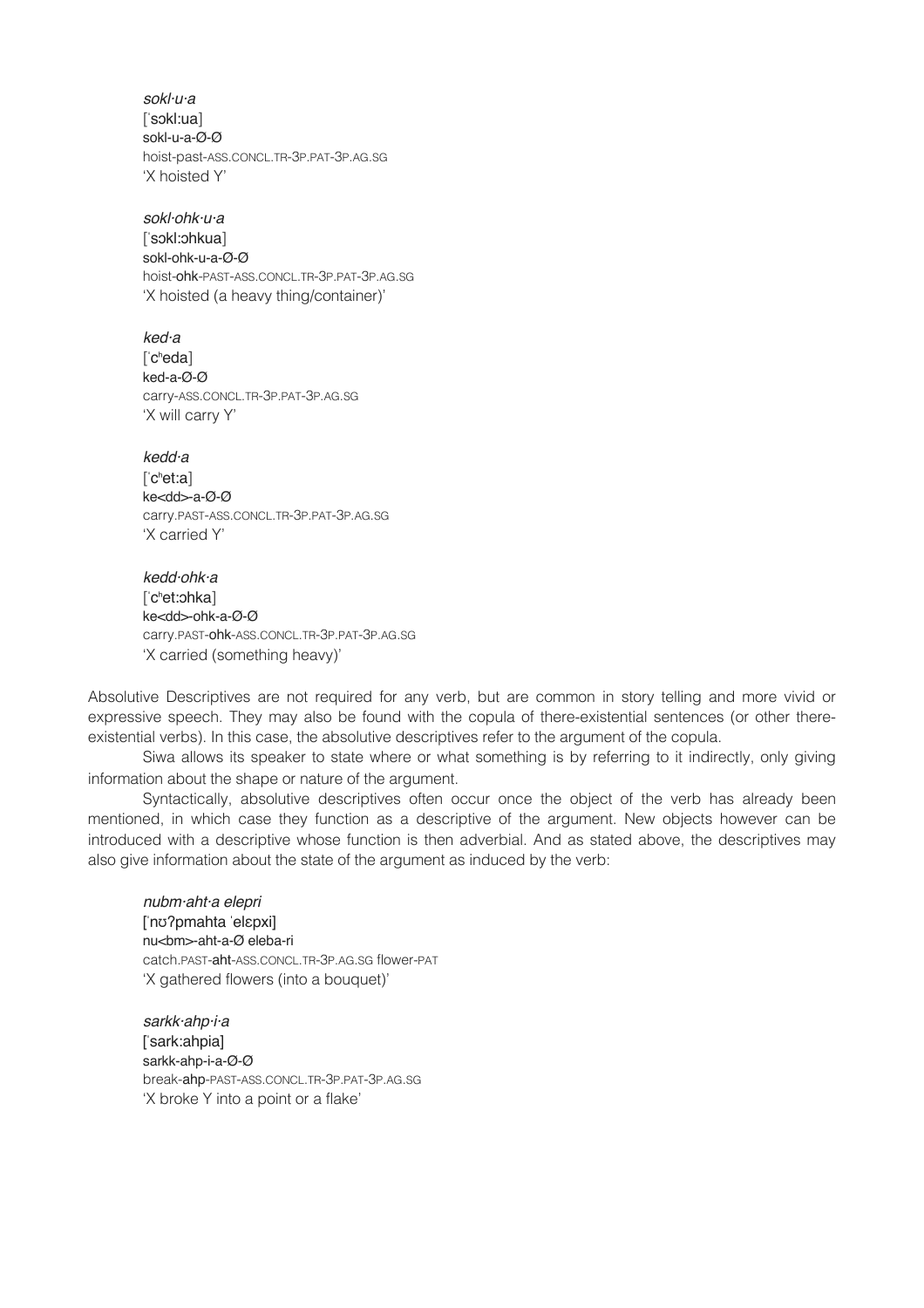Compare the basic verb form *iruita* 'X bit into Y' when used with absolutive descriptive:

*iribuita*!! ! [iˈribuida] i-r-ib-u-i-ta-Ø DIT-bite-ib-PAST-ASS.CONCL.ITR-into-3P.AG.SG 'X bit into (something small)' or 'a child/boy/girl bit into it'

#### *iriuluita*!! !

[i<sup>'</sup>riuluida] i-r-iul-u-i-ta-Ø DIT-bite-iul-PAST-ASS.CONCL.ITR-into-3P.AG.SG 'X bit into (something ripe)'

*irebuita~ir*į*ubuita*  $[i$ rebuida ~  $[i]$ riubuida] i-r-eb/įub-u-i-ta-Ø DIT-bite-eb/įub-PAST-ASS.CONCL.ITR-into-3P.AG.SG 'X bit into (something fresh/new)'

#### *irohnuita*! !

[iˈrohnuida] i-r-ohn-u-i-ta-Ø DIT-bite-ohn-PAST-ASS.CONCL.ITR-into-3P.AG.SG 'X bit into (something dry)'

*irohkuita*! !

[iˈrohkuida] i-r-ohk-u-i-ta-Ø DIT-bite-ohk-PAST-ASS.CONCL.ITR-into-3P.AG.SG 'X bit into (something big)'

or 'X took a big bite of X'

Compare these examples to the same verb but lacking a patientive argument (changing the verb from locative ditransitive to intransitive). The absolutive descriptive then describes the subject of the verb (the active agent).

*ribui*!! ! [ˈribui] r-ib-u-i-Ø bite-ib-PAST-ASS.CONCL.ITR-3P.AG.SG 'a child/small animal bit'

#### **-AHP-**

This absolutive descriptive is generally associated with long, flat, pointy or sharp objects, although large open spaces (skies, rivers, fields) may also be found with -ahp- then accentuating the openness, flatness or emptiness of the space. Below are examples of words which may trigger the use of absolutive descriptive ahp- or may be referred to implicitly by it.

#### pointy / sharp / horned / hoofed / hard

*ihpi* "arrow head, point" *us*ġ*as*! ! 'flake'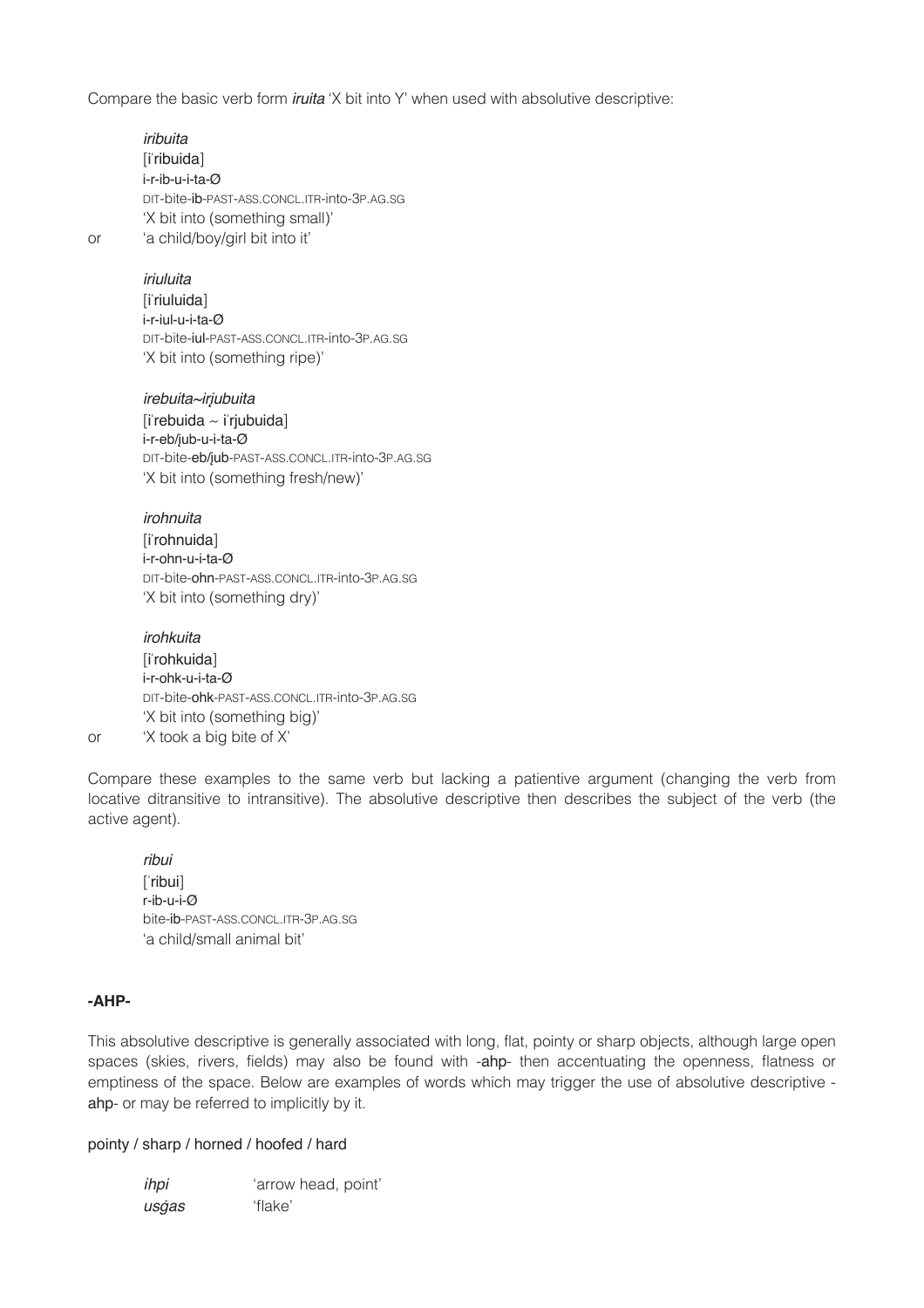| eteri  | 'spear'                                                 |
|--------|---------------------------------------------------------|
| ennju  | 'pole'                                                  |
| irri   | 'arrow'                                                 |
| tapaki | 'knife'                                                 |
| nůjů   | 'knife'                                                 |
| sira   | 'fish'                                                  |
| aihha  | 'needle, thorn' (and by extension all thorny plants)    |
| okęhi  | 'pine needle' (and by extension all trees with needles) |
| ridni  | 'itch' (and by extension most pains)                    |
| rỉ     | 'tooth'                                                 |
| salama | 'antler/caribou' (and by extension all livestock)       |
| goi    | 'point, edge'                                           |
| nyly   | 'nose, snout'                                           |
| tảs    | 'nose'                                                  |
| mokkuo | 'beak'                                                  |

#### gikkahpuma

['µi:?kahpuma] qikk-ahp-um-a-Ø-Ø sharpen-ahp-OBLI-ASS.CONCL.TR-3P.PAT-3P.AG.SG 'X must sharpen (a knife/spear)'

usarkkahpui [u'sark:ahpui] u-sarkk-ahp-u-i-Ø PASS-break-ahp-PAST-ASS.CONCL.ITR-3P.AG.SG 'X was broken into an arrow/point'

tsuoknahpua to hemi [tsʊɔʔŋahpua tho 'hemi] tsuokn-ahp-u-a-Ø to hemi-Ø snatch-ahp-PAST-ASS.CONCL.TR-3P.PAT 3P.ACT.SG.ANI bird-ACT 'the bird snatched (a fish/bone)'

jahrahpa tseddjet ['jahrahpa 'tɕedʑːɛʔe] <jahr>-ahp-a-Ø tseddjet-Ø kill.past-ahp-ass.concl.tr-3p.patold.man-act 'the old man killed (a caribou/fish)'

nantahpu ritsa ['nantahpu 'ritta] na<nt>-ahp-u ri-tsa break.past-ahp-ass.concl.transl.tooth-pat 'a (sharp/pointy) tooth broke'

knirahpippen ma benho ['k<sup>h</sup>nirahpɪ?pɛn ma 'bɛnhɔ] knir-ahp-i-ppen m-a benho-Ø smell-ahp-ASS.INCONCL.ITR-FREQU COP.PAST.INCONCL-ASS.TR dog-ACT 'the dog was sniffing around with its (long) snout'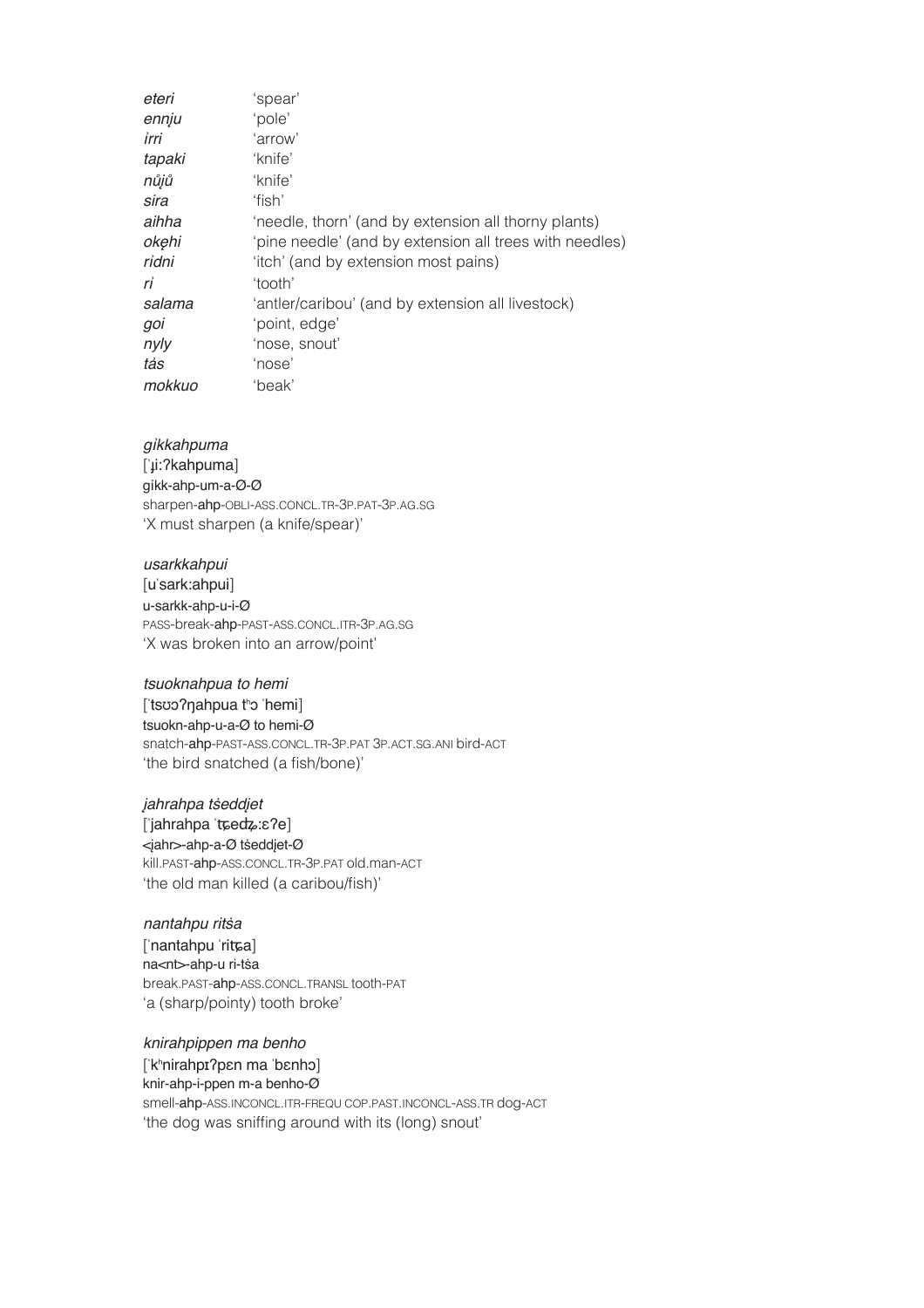#### long / flat / open / straight

| gjaukama | 'down, feathers'                                    |
|----------|-----------------------------------------------------|
| kven     | 'feather'                                           |
| alahra   | 'floating log'                                      |
| birgo    | 'beam, log'                                         |
| kili     | 'wood'                                              |
| tini     | 'fire wood' (by extension also fires)               |
| givo     | 'nail'                                              |
| ehrana   | 'stick to hunt fish'                                |
| nomono   | 'fang'                                              |
| deumu    | 'bone (tissue)'                                     |
| demo     | '(single) bone'                                     |
| nidla    | 'face, surface'                                     |
| sẻu      | 'river'                                             |
| din      | 'barren field'                                      |
| eulhi    | 'grassy field'                                      |
| atsio    | 'glade' (and by extension other landscape features) |
|          |                                                     |

#### buikkahpuma tsi hemi

['bʊɪ?kahpuma tsi 'hemi] buikk-ahp-um-a-Ø tsi hemi-Ø pluck-ahp-OBLI-ASS.CONCL.TR-3P.AG.SG 3P.DAT.SG bird-DAT 'one needs to pluck the bird (of its feathers)'

#### tileddahpini ůvvita

[thileð:ahpini 'øw:ida] t-i-le<dd>-ahp-i-ni ůvv-ita 3P.UNAG-float-ahp-ASS.CONCL.ITR-CISLOC here-ILLAT 'a log/beam floated over here'

setgahpan ůaddja ['sɛtːxahpan 'øædzːa] setġ-ahp-a-Ø-n ůa-ddįa put-ahp-ASS.CONCL.TR-3P.PAT-2P.IMP right.here 'put it (wood, logs) right here'

#### so solukkahpui-a?

['s:olo?kahpuja] so s-o-lukk-ahp-u-i-a INTERR 2P.UNAG.SG-SUBJ-prick-ahp-PAST-ASS.CONCL.ITR-INTERR 'did you prick yourself (with something sharp)?'

suddahpi sůbů ['suð:ahpi 'søbø] su<dd>-ahp-i s<ůbů> flow-ahp-ASS.CONCL.ITR river-PAT 'the river (narrowly, flatly) flowed'

idedlahpabi (nomono) [i'det4ahpabi ('nomono)] i-de<dl>-ahp-a-bi-Ø (nomono-Ø) DIT-show-ahp-ASS.CONCL.TR-1P.PL.RECI-3P.AG.SG (fangs-DAT) 'X showed us its (pointy fangs)'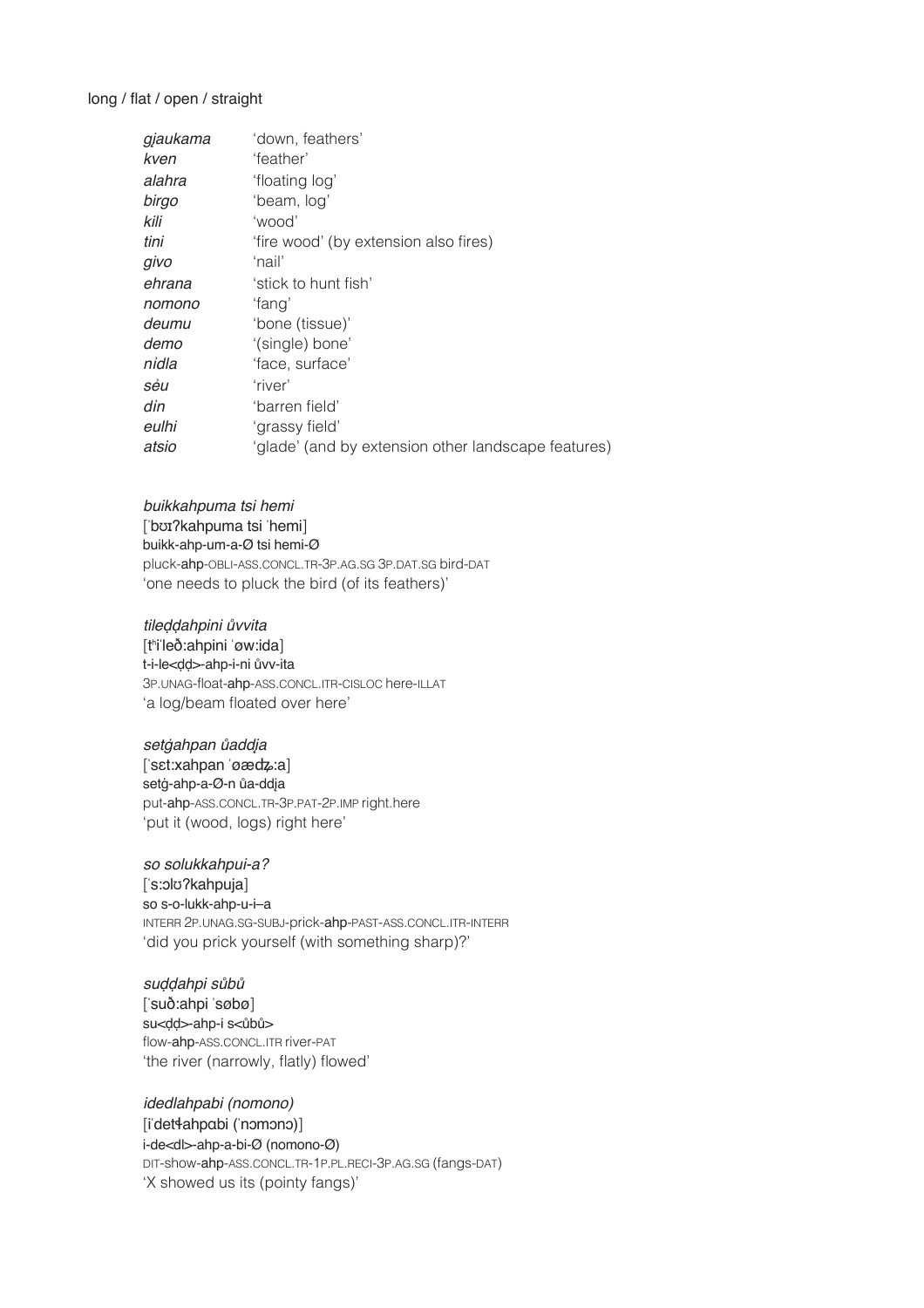*tat*ṡ*ilahpippen*!! ! [tʰaˈʨilahpɪʔpɛn] ta-tṡil-ahp-i-ppen-Ø 3P.PAT-hang-ahp-ASS.CONCL.TR-FREQU '(bone, knife) hangs'

*neyn*ů*rahpi* ġų*enne*į*a eut*ṡ*agi* [ˈneønørahpi ˈxwen:eja ˈeuʨɑji] neynůr-ahp-i ġųe<nne>-įa eu-tṡa-gi billow-ahp-ASS.CONCL.ITR wind-INESS grassy.field-PAT-PL 'the (flat, long) grassy fields are billowing in the wind'

*rekkahpa*į*u rekkes*! ! [ˈrɛʔkahpɑju ˈrɛʔcɛs] rekk-ahp-aį-u rekke-s open-ahp-PAST-ASS.CONCL.ITR sky-PAT 'the sky opened (widely) up' or 'the sky opened up (in a narrow band)'

 $n$ *enahpin*! ['nenahpɪn] nen-ahp-i-n sit-ahp-ASS.CONCL.ITR-2P.SG.IMP 'sit straight'

*o*ġ*a on misas, sarkkahpia* į*u* [ˈɔxãɔ̃ˈmisas ˈsark:ahpiaju] <oġ>-a-Ø on misas-Ø, sarkk-ahp-i-a-Ø-Ø įu take.PAST-ASS.CONCL.TR-3P.AG.SG ON rock-DAT, break-ahp-PAST-ASS.CONCL.TR-3P.PAT-3P.AG.SG ĮU 'X took the rock and broke it (into a point or flake)'

*t*ṡ*anda on demo, d*į*i*ḍ*gahpia* į*u* [ˈʨandãɔ̃ˈdemɔ, ˈʥɪðgahpiaju] tṡa<nd>-a-Ø on demo-Ø, dįi<ḍg>-ahp-i-a-Ø-Ø įu find.PAST-ASS.CONCL.TR-3P.AG.SG ON bone-DAT, carve-ahp-PAST-ASS.CONCL.TR-3P.PAT-3P.SG ĮU 'X found a bone and carved it (into something long and sharp)'

#### **-ATST- or -ADDĮ-**

This absolutive descriptive is similar to -ahp- but usually also entails some sort of fragility, breakability or flexibility which -ahp- lacks. In opposition to -aht-, -atst- can also imply loose, not bound. -atst- is also sometimes used when talking about women and children to underline their fragility. The difference between ahp- and -atst- is that the former refers to long, solid or hard things (like a spear, large branch, pole, big stick) while the latter refers to long, fragile or thin things (like a branch, blade, a stick).

#### thin / long / narrow / fragile

| hide    | 'hair' (when loose)          |
|---------|------------------------------|
| hiri    | 'hair' (on body)             |
| képpa   | 'arm' (of women or children) |
| miebi   | 'leg'                        |
| naųi    | 'waist'                      |
| tsģiame | 'cedar strip'                |
| nidagan | 'stripe'                     |
| aihha   | 'needle' (for sewing)        |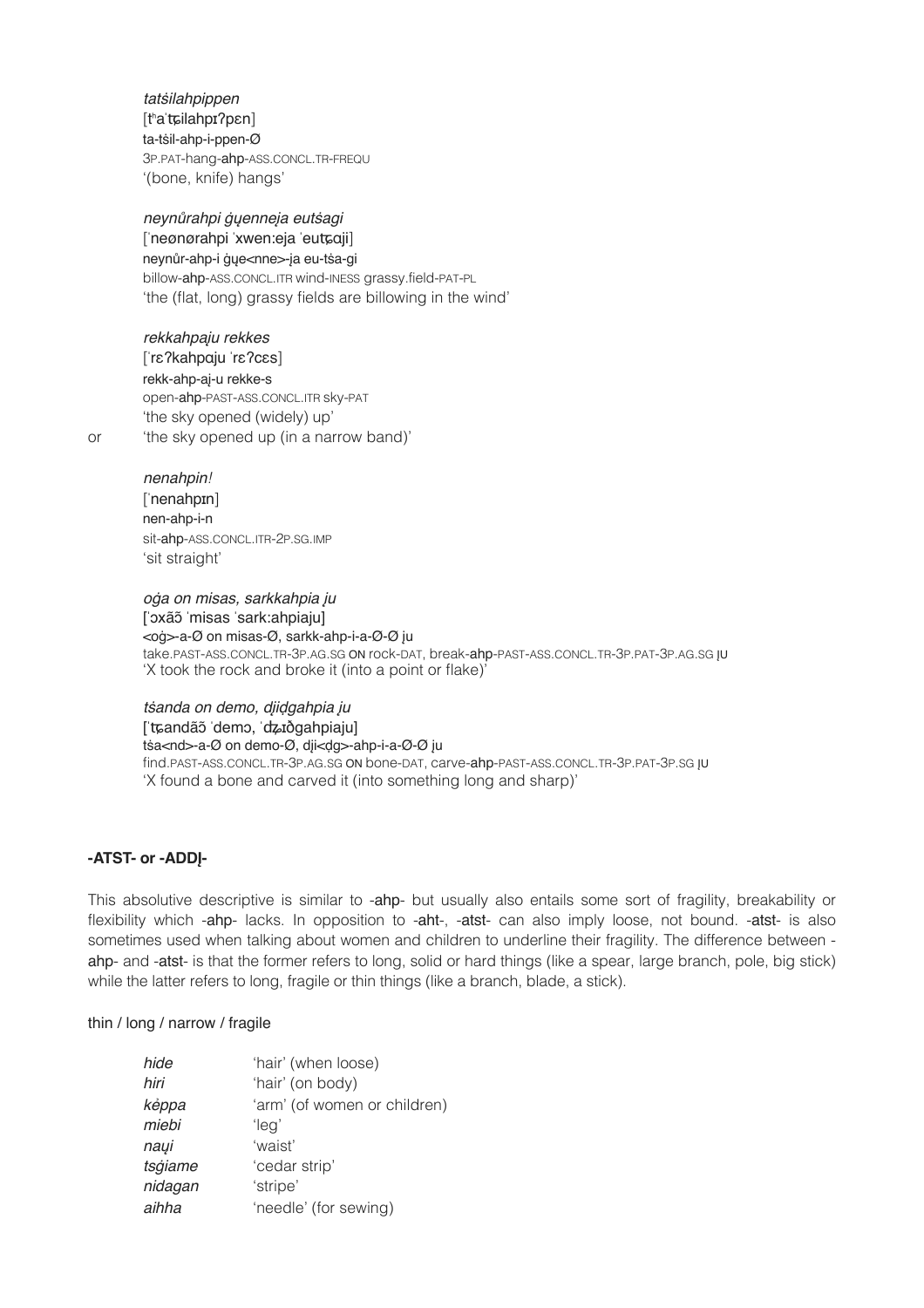| aihhabi | 'coniferous branch'                    |
|---------|----------------------------------------|
| baja    | 'branch'                               |
| letse   | 'stick/pole'                           |
| kaibmu  | 'stick, walking stick, support'        |
| tvela   | 'blade'                                |
| holi    | 'stem'                                 |
| jeigge  | 'path' (in snow)                       |
| moni    | 'path, way'                            |
| mykyt   | 'way along a river'                    |
| rodlot  | 'wrinkle' (and by extension old faces) |

*su*ḍḍ*atsti hiedi* ! ! [ˈsuð:atst:i ˈhieʥi] su<ḍḍ>-atst-i hi<Ø>e-di flow.PAST-atst-ASS.CONCL.ITR hair-PAT 'X's hair flowed (unbound)'

#### *isyvvatstakin tieka*

[iˈsyw:atst:ɑɟɪn ˈtiega] i-syvv-atst-a-ki-n tie-ka DIT-show-atst-ASS.CONCL.TR-1P.RECI.SG-2P.SG.IMP hand-GEN 'show me your hand (to a child/woman)'

#### *de* į*u sopratsta*į*ag*į*en*

[deju ˈsɔpxatst:ɑjɑj:ɛn] de įu sopr-atst-a-įa-gįen so then split-atst-ASS.CONCL.TR-3P.PAT.PL-4P.AG 'then we split them (into long thin strips)'

#### *nantatstu aihka* ! !

[ˈnantatst:u ˈaɪhka] na<nt>-atst-u aihha-ka break.PAST-atst-ASS.CONCL.TRANSL needle-PAT 'the (thin) sewing needle broke'

*a*ḍ*gatstami lets*ġ*eita*! !

[ˈaðgatst:ɑmi ˈlɛtsxeida] a<ḍg>-atst-a-Ø-mi le<tsġe>-ita cut-atst-ASS.CONCL.TR-3P.PAT-1P.AG.SG stick-ILLAT 'I cut X into sticks'

*katamakatsti r*ỉ*hta*! ! [kʰɑtɑˈmɑkatst:i ˈri:hta] kata-mak-atst-i rỉ=h-ta from-goes-atst-ASS.CONCL.ITR skin-PAT 'the skin is peeling off in flakes'

*oahkurtatsti* ! ! [ˈɔahkʊrtatst:i] oahkur-t-atst-i-Ø test-PAST-atst-ASS.CONCL.ITR-3P.AG.SG 'X tested the snow's depth (with a blade, stick)'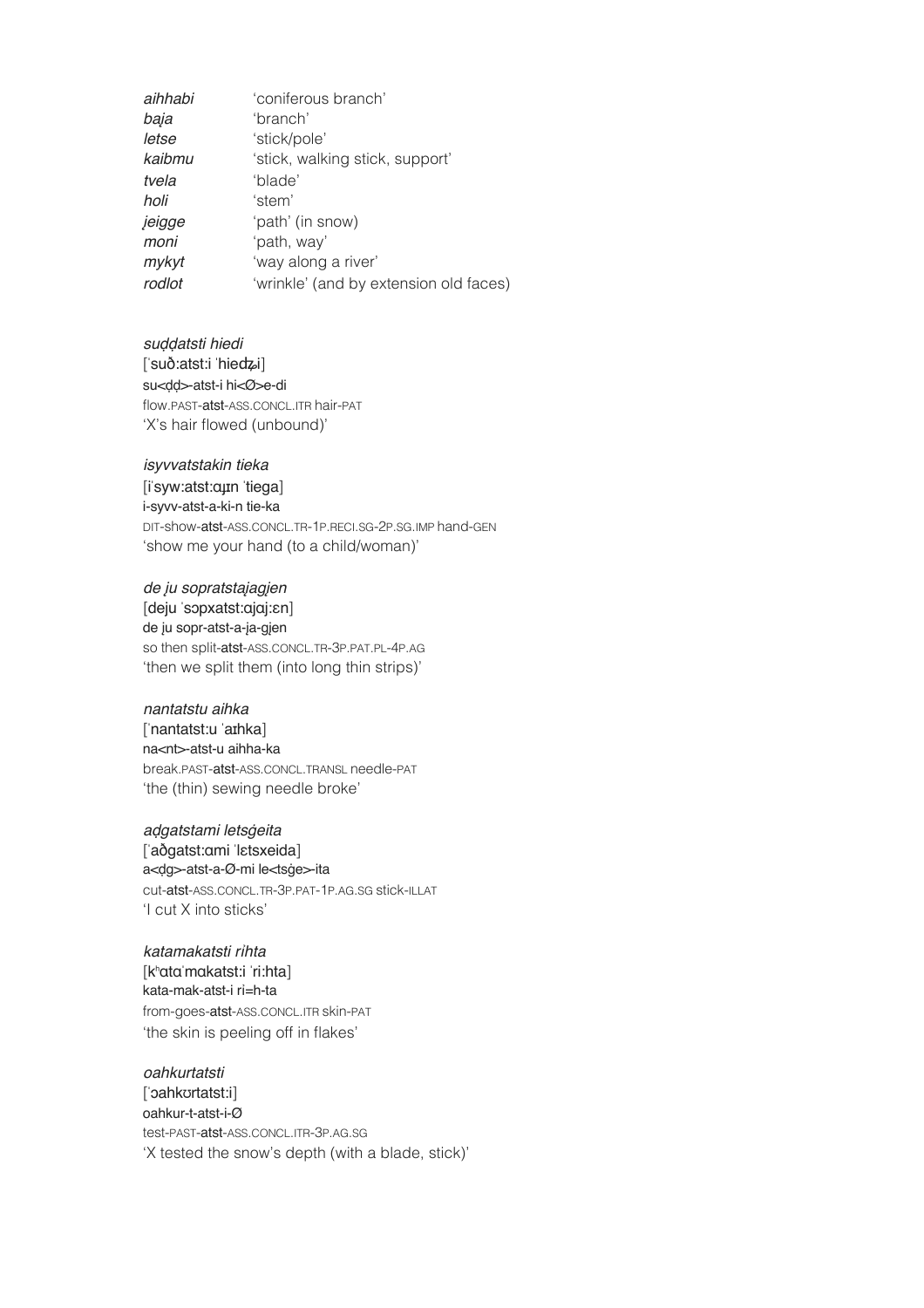cf. *oahkurrahpi* 

[ˈɔahkur:ahp:i] oahkurr-ahp-i-Ø test-ahp-ASS.CONCL.ITR-3P.AG.SG 'X tested the snow's depth (with a long branch, spear)

#### *konatsti nata*!! !

[ˈkɔnatst:i ˈnɑta] kon-atst-i n-a-ta walk-atst-ASS.ITR COP.INCONCL.TR-3P.AG.SG 'X is walking (with a walking stick/cane)'

#### *kata*ḍ*gatsta*!! !

[kʰɑtˈaðgatst:a] kat-a<ḍg>-atst-a-Ø-Ø from-cut.PAST-atst-ASS.CONCL.TR-3P.PAT-3P.AG.SG 'X cut (a branch/stem/strip) off'

*gakodatstiri*!! ! [gɑˈkɔdatst:iri]

ga-ko<d>-atst-i-ri along-walk.PAST-atst-ASS.CONCL.ITR-3P.AG.PL 'they walked in a queue/path'

*n*ẻ*untadd*į*ia ki*ḍ*ba*! ! [ˈnø:ntɑʥ:ia ˈcʰɪðba] nẻunt-addį-i-a-Ø ki=ḍba close-atst-PAST-ASS.CONCL.TR-3P.AG.SG eyes-DAT 'X closed its (wrinkly/thin) eyes'

#### *mahhadd*į*o*ḥ*a*!! !

[ˈmɑ:hɑʥ:ɔʔa] mahh-addį-oḥa follow-atst-1P.PL.IMP 'let's follow (the river, path)'

*akatstake omi deiko o*ġ*ami ts*ġ*iauhdi*  [ˈɑkatst:ɑɟe ˈɔmi deigɔ ˈɔxɑmi ˈtsxɪaʊhʥi] ak-atst-a-ke omi d-e-iko <oġ>-a-mi tsġiaug-di cut-atst-TR-LINK.GOAL for COP-INFER-ELAT.REL take.PAST-ASS.CONCL.TR-1P.AG.SG cedar.wood-GEN

'I took cedar wood in order to cut out of it (*ts*ġ*iame* 'cedar stripes)'

#### *tetatsta sviladi nog*į*ita*

[ˈtʰetatst:a ˈsvilɑʥi ˈnɔj:ida] <tet>-a-atst-a-Ø-Ø svi<l>a-di nogį-ita place.PAST-atst-ASS.CONCL.TR-3P.PAT-3P.AG.SG braid-GEN at.end.ILLAT 'X placed Y (a hair needle) at the end of X's braid'

#### **-AHT-**

This absolutive descriptive is used for things bound, packed or contained but also for things that are scattered around or large and/or formless (skins, things that have to be spread out). The words below are likely to trigger or be found with the absolutive descriptive -aht-. It may also confer an idea of 'tight' or 'full' to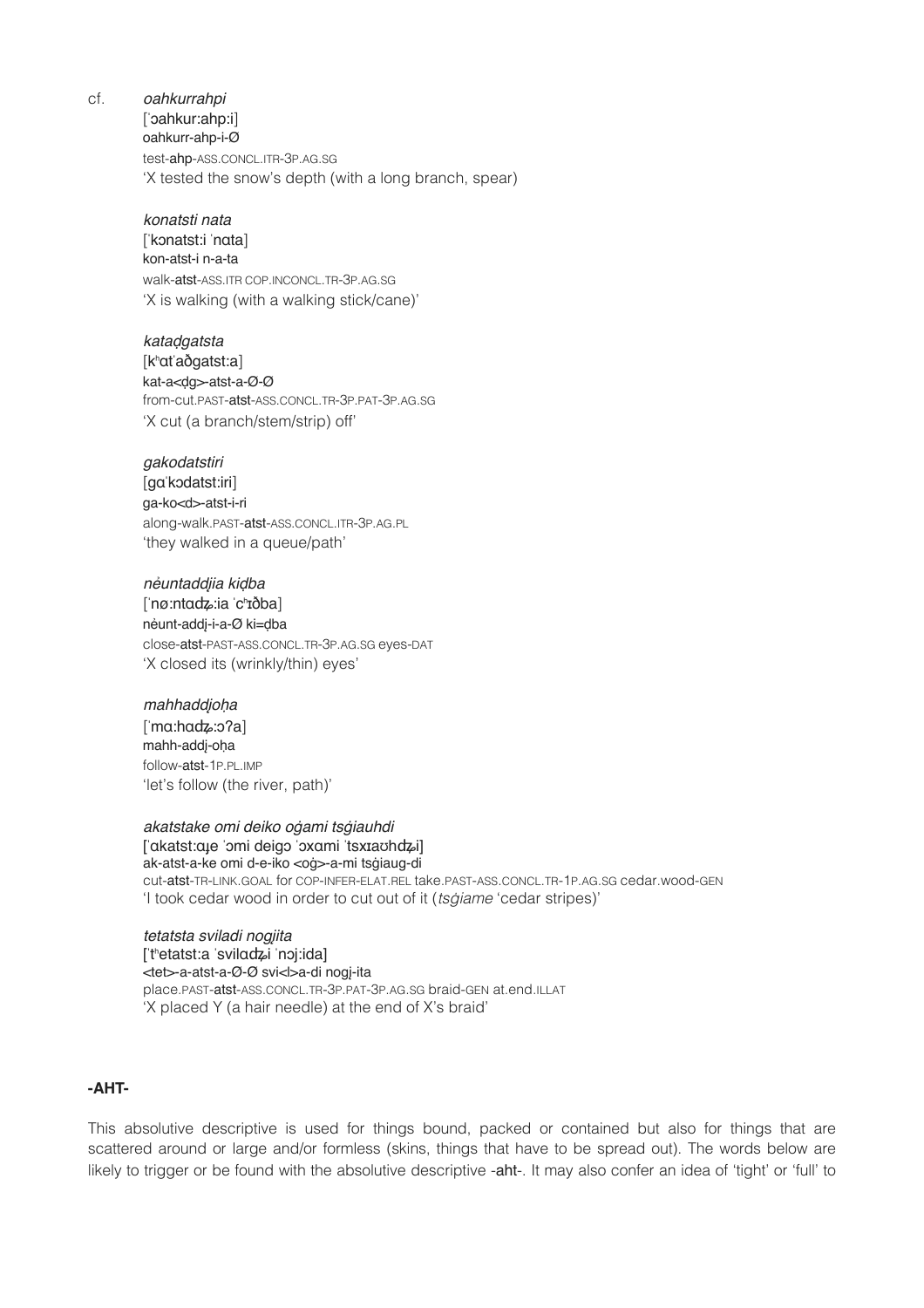verbs such as *ut*ṡ*ua* 'pack', *seta/set*ġ*a* 'put', *n*ů*ria* 'load, stuff' and *hidd*į*u*į*a* 'stack' and *ha* 'to eat' (especially *o·h·aht·i* 'to eat oneself full').

#### large / formless / scattered / stuffed / packed

| nośmo   | 'bag, pouch'                                |
|---------|---------------------------------------------|
| bename  | 'pouch, leather pouch'                      |
| pęles   | 'stuffed stomach, belly'                    |
| keggas  | 'baby, foetus'                              |
| bengomu | 'roof, skins'                               |
| damu    | 'skin with fur'                             |
| jasuma  | 'animal skin'                               |
| iri     | 'skin, bark'                                |
| kehma   | '(human) skin'                              |
| rihko   | '(human) skin'                              |
| nuobmo  | 'stretched skin, window'                    |
| puna    | 'deer skin' (and by extension living deer)  |
| pýbme   | 'seal skin' (and by extension living seals) |

#### *iset*ġ*ahtaitan* # #

[iˈsɛt:xahtɑidan] i-setġ-aht-a-ita-Ø-n DIT-put-aht-ASS.CONCL.TR-into-3p.pat-2P.SG.IMP 'put X into y (by stuffing it, pushing it, packing it)'

*tymut*ṡ*uahtan õkki*

[tymˈuʨʊahtan ˈɔ̃ʔci] tym-utṡu-aht-a-n omi-ki down-press-aht-ASS.CONCL.TR-2P.SG.IMP snow-GEN 'compress the snow (tightly together)'

#### *omahtimi*! !

[pmahtɕimi] o-<m>-aht-i-mi subj-eat.PAST-aht-ASS.CONCL.ITR-1P.AG.SG 'I ate too much/until I was full'

#### *kedahti na*! !

['c<sup>h</sup>edahtɕina] ked-aht-i n-a-Ø carry-aht-ASS.TR COP.INCONCL-3P.AG.SG 'she is with child'

#### *i*ų*avvahtumagga*

[iˈwɑw:ahtumɑk:a] i-ųavv-aht-um-a-Ø-gga DIT-spread-aht-OBLI-ASS.CONCL.TR-3P.PAT-1P.AG.PL.INCL 'we have to spread (the skin, something that was packed) out'

#### *vanahta nuomoma*

[ˈvɑnahta ˈnuɔmɔma] van-aht-a-Ø nuo<m>o-ma stretch-aht-ASS.CONCL.TR-3P.AG.SG skin-GEN 'X will stretch the skin out (after having been packed)'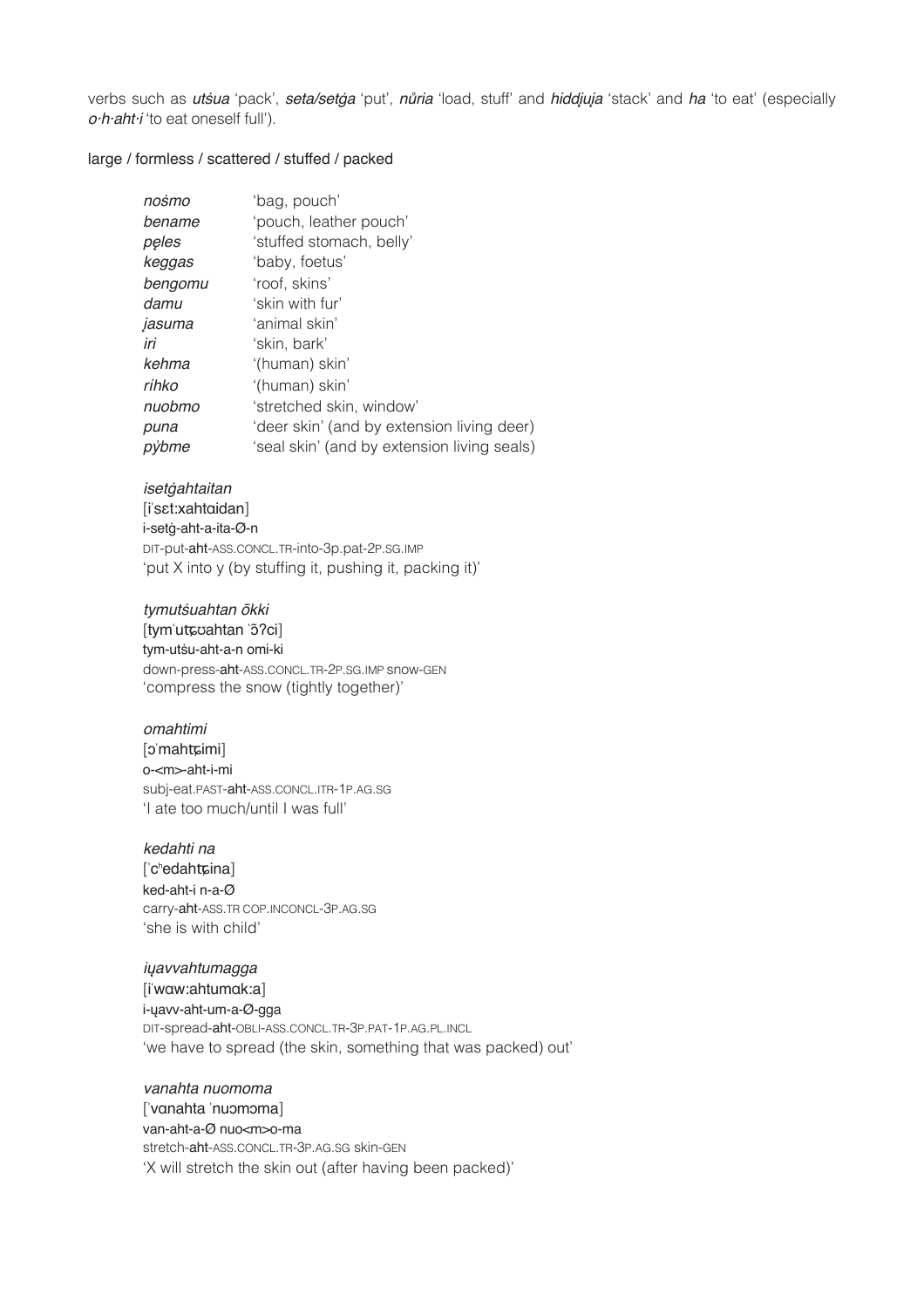The absolutive descriptive -aht- is also used with things after falling to the ground and scattering or to allude to complex/complicated objects/tasks.

#### enclosed / contained / bound / dead

| nęnnu    | 'box, container'                                                         |
|----------|--------------------------------------------------------------------------|
| ohkis    | 'birch bark box'                                                         |
| saiyu    | 'pot, safe place'                                                        |
| kolra    | 'large container/pot/tub'                                                |
| korů     | 'pot'                                                                    |
| ailme    | 'tanned skin'                                                            |
| tulmu    | 'clothing' (and by extention all clothes)                                |
| amoi     | 'blood' (inside the body)                                                |
| horet    | 'body, torso'                                                            |
| amora    | 'vein'                                                                   |
| tảhma    | 'heart'                                                                  |
| bilin    | 'liver'                                                                  |
| tsoadjun | 'intestines, guts'                                                       |
| sáhpa    | 'lungs'                                                                  |
| mahhji   | 'fallen bear'                                                            |
| helba    | '[pregnant] female moose' (and by extension <i>liota</i> 'female bear')  |
| ipro     | 'carcass'                                                                |
| rohtot   | 'hollow tree' (by extension, old/abandoned/long dead structures/animals) |
| jata     | 'bowl'                                                                   |
| tsġůli   | 'skull' (and by extension, all animal heads)                             |
| njéut    | 'package, parcel, bundle'                                                |
| hide     | 'hair' (when tied)                                                       |
| vebo     | 'knot'                                                                   |

utśodahti [uˈtɕɔdahtɕi] u-tsod-aht-i-Ø PASS-hold-aht-ASS.CONCL.ITR-3P.PAT

'X is held (in a box)'

luhhahti nata

['luh:ahtɕi 'nɑta] luhh-aht-i na-ta boil-aht-ASS.ITR COP.INCONCL-3P.PAT '(a pot) is boiling'

iruollahtaki tulmuma tobika [i'ruol:ahtaji 'tholmuma 'thobiga] i-ruo<ll>-aht-a-ki tulmu-ma tobi-Ø-ka DIT-roll.PAST-aht-ASS.CONCL..TR-1P.RECI.SG clothes-GEN sister-ACT-1P.PAT.SG 'my older sister folded me clothes (into a container)'

búbmuahti táhma ['bu:?pmoahtɕi 'thæ:hma] bůbmo-aht-i táhma-Ø beat-aht-ASS.CONCL.ITR heart-ACT 'the heart beats (in the chest)'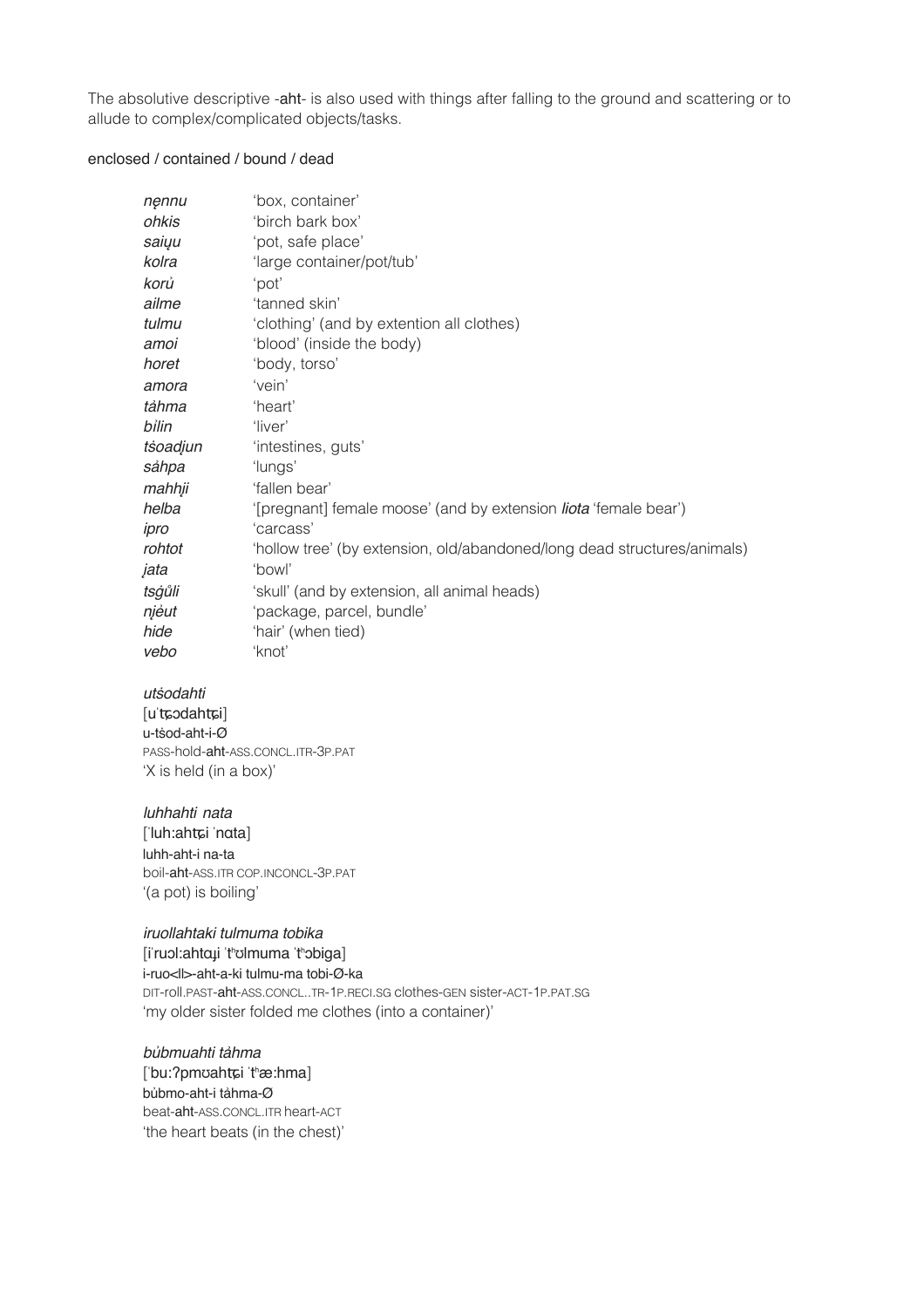*n*į*erterahtaka*!! ! [ˈnjɛrterahtɑga] nįerter-aht-a-ka smart-aht-ASS.CONCL.TR-1P.PAT.SG 'I have chest pains'

*konahti ma helba*! ! [ˈkʰɔnahʨi ma ˈhɛlba] kon-aht-i m-a helba-Ø walk-aht-ASS.ITR COP.INCONCL-ASS.TR pregnant.female.moose-ACT 'the female moose was walking (heavily due to pregnancy)'

# ṡ*o*ṡ*ia rihnahtui iprua*! ! [ˈɕɔɕia ˈrɪhnahtui ˈɪpxua]  $$oś-ia rihn-aht-u-i ipro-a-Ø$ every-INESS is.scattered-aht-PAST-ASS.CONCL.ITR carcass-PL-ACT 'there were carcasses scattered on the ground everywhere'

*med*ġ*ahta ts*ġů*ldi*# # [ˈmɛðxahta ˈtsxœlʥi] me<dġ>-aht-a-Ø tsġůli-di shake.PAST-aht-ASS.CONCL.TR-3P.AG.SG skull-GEN 'X shook the (empty) skull'

*omau*ḍ*gahtas hide*! ! [ɔˈmaʊðgahtas ˈhide] om-auḍg-aht-a-Ø-s hide-Ø SUBJ-tie-aht-ASS.CONCL.TR-3P.AG.SG-HABT hair-DAT 'X usually ties her hair into a bun'

*kiggahta*į*a on, t*ů*tatiellia de suvo* [ˈcʰik:ahtɑjãɔ̃ tʰøtɑˈtiel:ia de ˈsuvɔ] ki<gg>-aht-a-įa-Ø on tů-ta-tiell-i-a-Ø de suvo-Ø pick.up.PAST-ahta-ASS.CONCL.TR-3P.PAT.PL-3P.AG.SG ON down-3P.ACT.UNAG-miss-PAST-ASS.COCNL.TR DE berry-DAT 'X missed the berries down and picked them up (from being scattered/into a container/gathered together)'

# į*asuma kedahta kepsi-ho ga*į*o* [ˈjɑsuma ˈcʰedahta ˈcʰɛps:ihɔ ˈgɑjɔ] jasuma-Ø ked-aht-a kepsi-Ø-ho q-a-io-Ø tanned.skin-AGT carry-aht-TR mushroom-DAT-3P.ANI.POSS COP.PAST-ASS-INESS.REL-3P.AG.SG 'the skin in which X carried mushrooms (as a bag)'

#### **-IB- or -IḌB-**

This absolutive descriptive is generally descriptive is small and young things and can carry a diminutive conotation as well. It is commonly used in speech with children. The form -iḍb- is especially common for round things or things that roll. Unlike other absolutive descriptives, it is often used to describe the subject of verbs whether they are transitive or intransitive, especially if the subject is a child.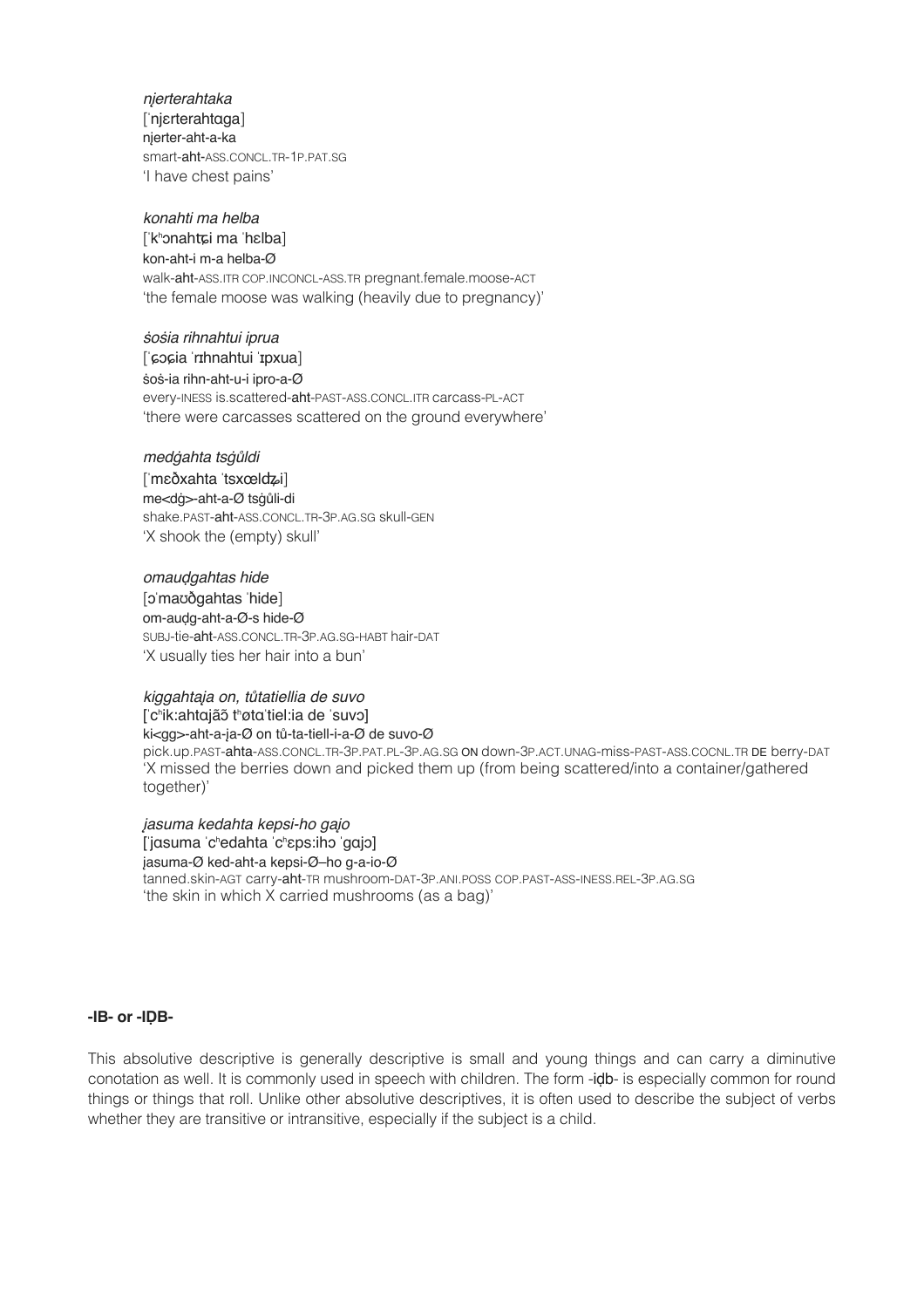#### round / fat / little / small / fine / young / ripe

| hogi        | 'ball, pearl'                                     |
|-------------|---------------------------------------------------|
| bieli       | ʻfat'                                             |
| tsibi       | 'baby, toddler'                                   |
| éno         | 'little bay'                                      |
| hylys       | 'little/thin person'                              |
| kydly       | 'bell, little girl'                               |
| kori        | 'bov'                                             |
| dida        | 'girl'                                            |
| tsegma      | 'child'                                           |
| kigjini     | 'youngest child'                                  |
| njunni      | 'little child'                                    |
| <b>SUVO</b> | 'berry' (and by extension all berries and fruits) |
| pivi        | 'cheek' (and by extension young/healthy faces)    |

#### *manibin*!! !

[ˈmɑnibɪn] man-ib-i-n come-ib-ASS.CONCL.ITR-2P.SG.IMP 'come here (to a child)'

#### *mairibi*! !

[ˈmɑiribi] mair-ib-<i>-Ø laugh-ib-PAST.ASS.CONCL.ITR-3P.AG.SG 'X giggled, X laughed (of something small, cutely)'

#### *t*ṡ*it*ṡ*ibi*!! !

[ˈʨiʨibi] tṡitṡ-ib-i-Ø crawl-ib-ASS.CONCL.ITR-3P.AG.SG 'X crawls around (of a child)'

#### *tiddi*ḍ*bi*!! !

[ˈtid:ɪðbi] t-i<dd>-iḍb-i 3P.PAT-fall-iḍb-ASS.CONCL.ITR 'X fell (and rolled around)'

#### *biai*ḍ*bakin*! !

[ˈbɪaɪðbɑɟɪn] bia-iḍb-a-Ø-ki-n throw-iḍb-ASS.CONCL.TR-3P.PAT-1P.RECI.SG-2P.SG.IMP 'throw X at me (by rolling it on the ground)'

#### *ed*ġ*ibi*!! !

[ˈɛðxibi] e<dġ>-ib-i-Ø sit.down.PAST-ib-ASS.CONCL.ITR-3P.AG.SG 'the boy/girl/child sat down'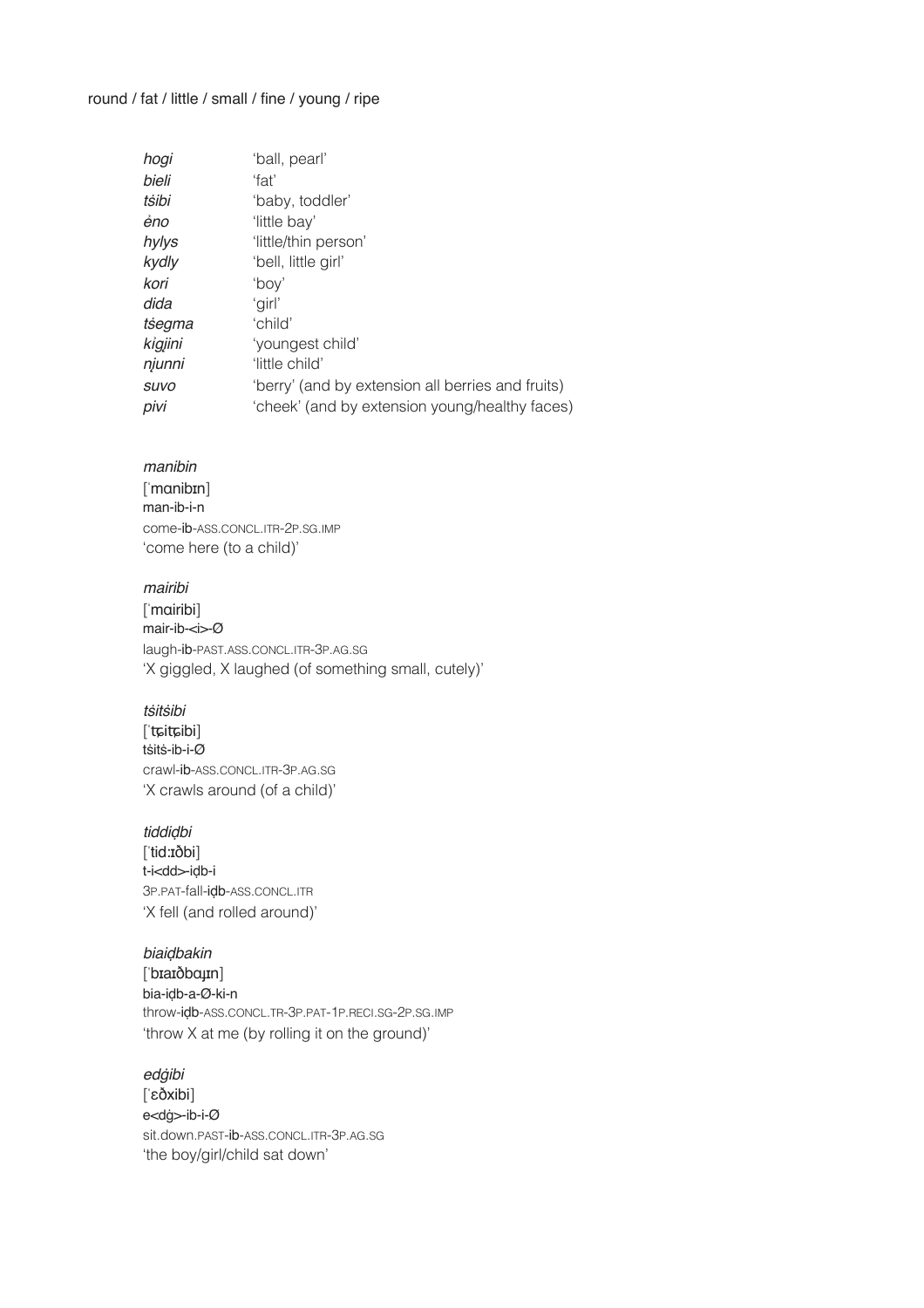*hi*ḍ*baundan*! ! ['hɪdbaʊndan] h-iḍb-a-unda-n eat-iḍb-ASS.CONCL.TR-DIM-2P.SG.IMP 'eat a few (berries)' or 'eat a few (to a child)'

*n*ẻ*untiban*! !

[ˈnø:nʨiban] nẻunt-ib-a-Ø-n close-ib-ASS.CONCL.TR-3P.PAT-2P.SG.IMP 'close (your eyes)'

*kediba nata* [ˈcʰediba ˈnɑta] ked-ib-a n-a-Ø-ta carry-ib-TR COP.INCONCL-ASS-3P.PAT-3P.AG.SG 'X is carrying a baby/is pregnant'

*s*ġ*ittiba* ṡ*o*ṡ*ia n*į*unnie* [ˈsxɪʔtiba ˈɕɔɕia ˈɲun:ie] # ṡgi<tt>-ib-a ṡoṡ=ia nįunni-Ø-e there.is.little.PAST-ib-ASS every.INESS child-AGT-PL 'there were little children everywhere'

#### **-IKS-**

This absolutived descriptive is often used in pair with the pejorative or things perceived to be old, broken, no good or bad. It can also be found to refer to tools and stones. In combination with the pejorative, the preverb aih- 'wrongly', -iks- can be added to verbs to confer a sense of performing the action in a completely wrong way:

*g*ỉ*kka n*ůįů*ma nana*! ! [ˈɟi:ʔka ˈnøjøma ˈnɑna] gỉkk-a nůįů-ma n-a-na sharpen-ASS.TR knife-GEN COP.INCONCL-TR-2P.AG.SG 'you are sharpening your knife'

#### *ai*ḥ*egg*ỉ*kkiksa n*ůįů*ma nana*

[ɑiʔeˈɟi:ʔka ˈnøjøma ˈnɑna] aihe-gỉkk-a nůjů-ma n-a-na wrong-sharpen-ASS.TR knife-GEN COP.INCONCL-TR-2P.AG.SG 'you are sharpening your knife all wrong'.

crooked / broken / cold / old / tools / pieces / arrows / projectiles

| boġi     | 'deciduous branch' |
|----------|--------------------|
| njuhhi   | 'old woman'        |
| tseddjet | 'old man'          |
| İЦ       | 'older relative'   |
| davva    | 'past, old times'  |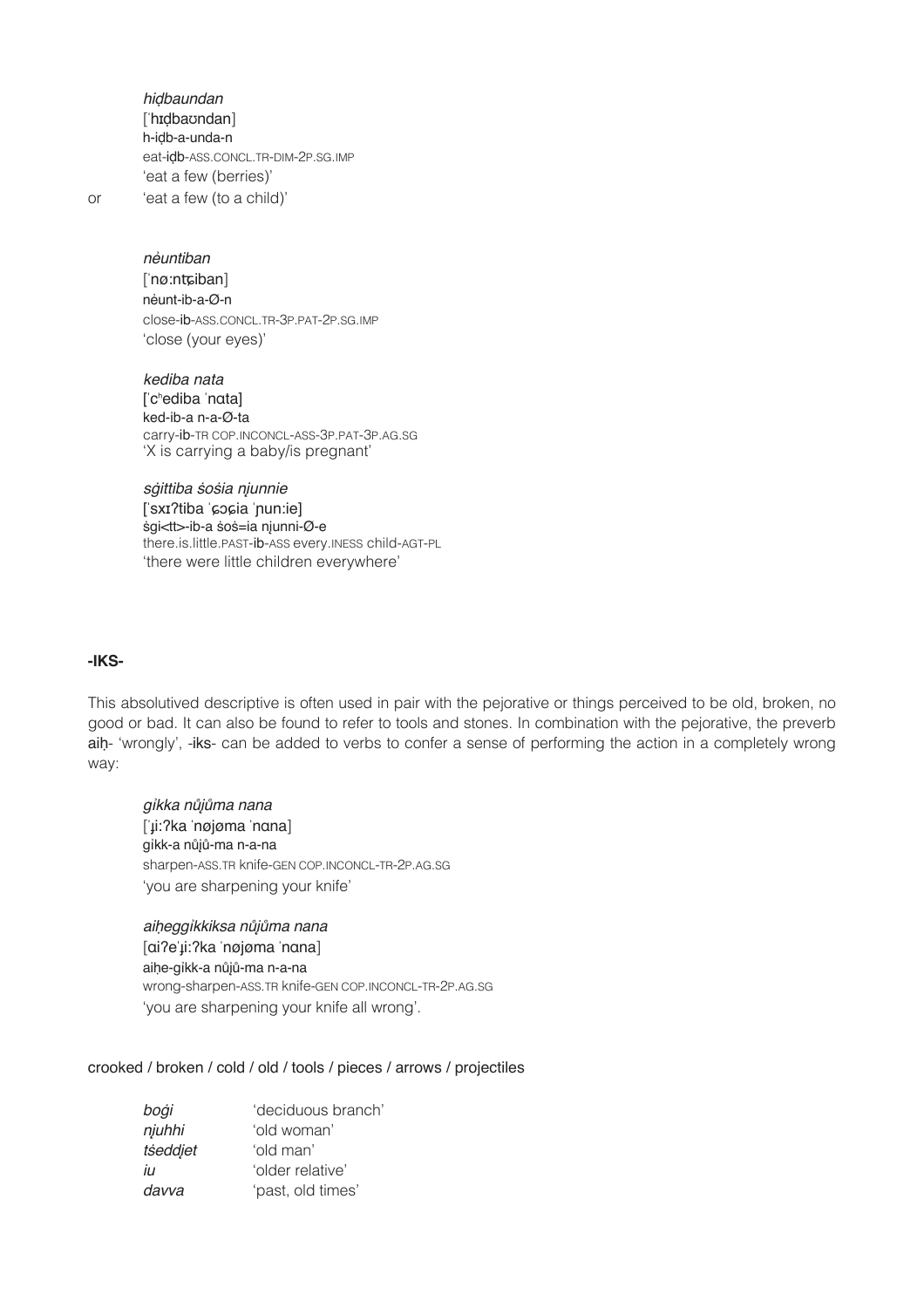| 'old tree'                                 |
|--------------------------------------------|
| 'broken/dead tree'                         |
| 'scraper'                                  |
| 'cutter, carving tool'                     |
| 'tool'                                     |
| 'piece'                                    |
| 'part, room' (and by extension most rooms) |
| 'arrow'                                    |
| 'stone'                                    |
|                                            |

#### *mansiksi t*ṡ*edd*į*et*! !

[ˈmansɪks:i ˈʨeʥ:ɛʔɛ] ma<ns>-iks-i tseddjet-Ø come.PAST-iks-ASS.CONCL.ITR old.man-ACT 'the old man came'

#### *kodiksi*ḥḥ*en*!! !

[ˈkɔdɪks:iʔɛn] ko<d>-iks-i-ḥḥen-Ø walk.PAST-iks-ASS.CONCL.ITR-FREQU-3P.AG.SG '(an old person) kept on talking'

#### *iddiksi* ṡ*e*ṡ*ue* ! !

[ˈi:t:ɪks:i ˈɕeɕue] i<dd>-iks-i ṡeṡo-e fall.PAST-iks-ASS.CONCL.ITR old.tree-PAT 'an old tree fell'

#### *delpiksumagga kene*! !

[ˈdɛlpɪks:umɑk:a ˈcʰene] delp-iks-um-a-gga kene-Ø flip.over-iks-OBL-ASS.CONCL.TR-1P.AG.PL dead.tree-DAT 'we must flip the (old) dead tree over'

#### *g*ỉ*kkiksa nami* ! !

[ˈɟi:ʔcɪks:a ˈnɑmi] gỉkk-iks-a n-a-Ø-mi sharpen-iks-ASS.TR COP.INCONCL-TR-3P.PAT-1P.AG.SG 'I am sharpening (the tool)'

#### *aniksia*!! !

[aˈnɪks:ia] a=n-isk-i-a-Ø-Ø PAST.throw-iks-PAST-ASS.CONCL.TR-3P.PAT-3P.AG.SG 'X threw (a stone)'

#### *rostiksa odd*į*obmua-ho*

[ˈrɔstɪk:sa ˈɔˈʥ:ɔʔpmuahɔ] ro<st>-iks-a odį=tṡobmu-Ø-a–ho lies.there.PAST-iks-TR PEJ-finger-AGT-PL–3P.POSS.ANI 'X's old (crooked) fingers were lying there'

#### *katakostiksa hõttamo* [kʰɑtɑkɔstɪk:sa ˈhɔ̃ʔtɑmɔ]

kata-ko<st>-iks-a-Ø hõtta-mo

from-rip.PAST-iks-ASS.CONCL.TR-3P.PAT gust.of.wind-PAT 'the gust of wind ripped it away (branch/arrow/piece of wood)'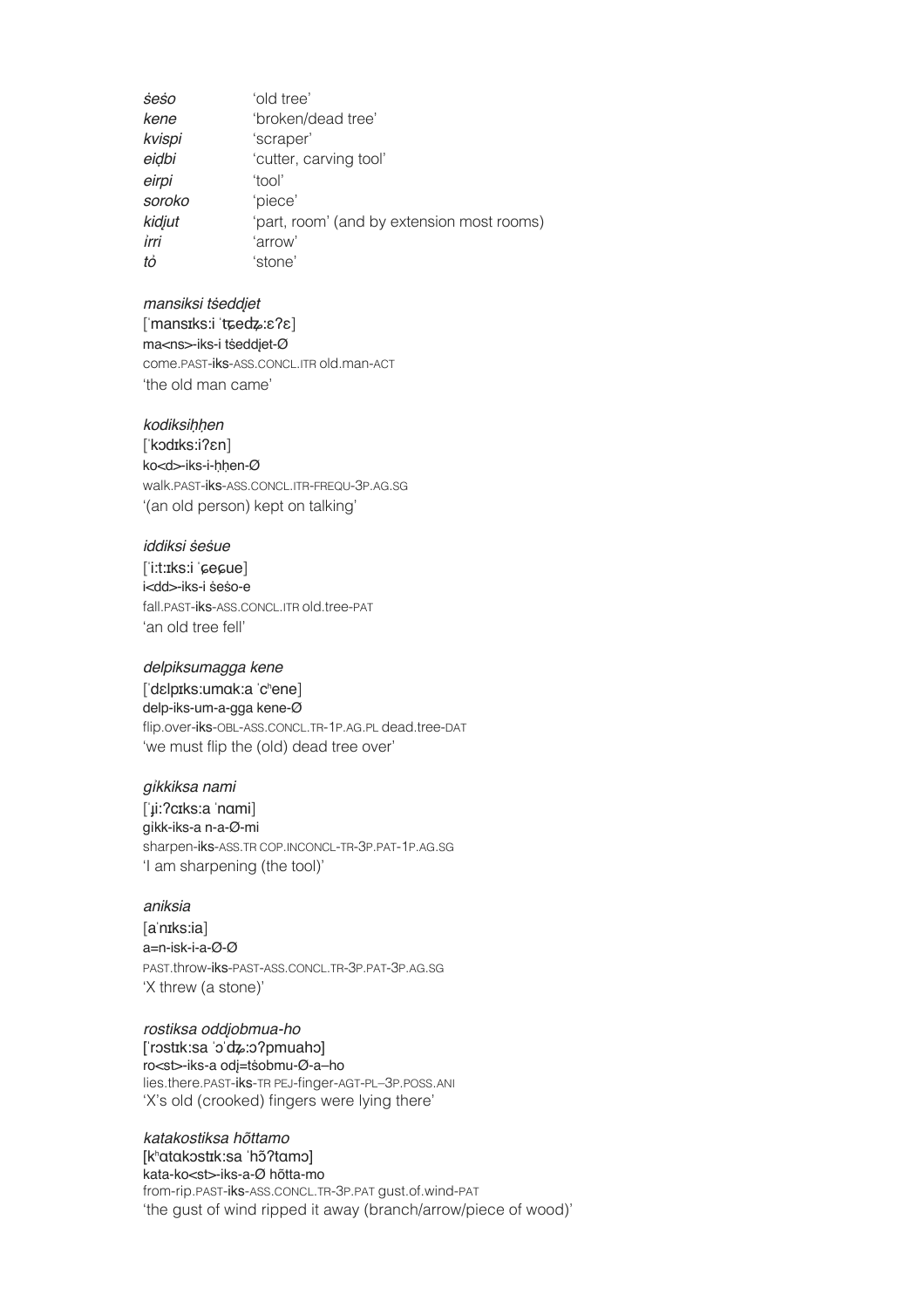#### -IPR-/-IRG- or -IIII -

These absolutive descriptives refer to things that are alive, moving, wet and may confer vigor to an absolutive argument or the verb. The -iul- is especially common with liquids and wet things. Certain speakers add -ibg-to underline the animacy of the absolutive argument. The verb siv-ibg-i or siv-ipr-i is often used with bad weather (patientive).

lively / living / fresh / pretty / vivid / spry / plants / happy / bright / colored / intense / warm / clear

| ỏlma       | 'leaf' (and by extension all leaves or vegetation)              |
|------------|-----------------------------------------------------------------|
| eleba      | 'flower' (and by extension all flowers)                         |
| ė          | 'plant' (and by extension all plants)                           |
| kepsi      | 'mushroom' (and by extension all fungi)                         |
| homot      | 'insect' (and by extension all insects)                         |
| tsammi     | 'forest'                                                        |
| tasko      | 'woods'                                                         |
| elet       | 'meadow'                                                        |
| miuki      | 'poa'                                                           |
| njelsi     | 'sprig'                                                         |
| pihba      | 'sapling'                                                       |
| idlu       | 'sprout'                                                        |
| gilra      | 'drizzly weather'                                               |
| igmo       | 'rapidly changing/unpredictable weather'                        |
| butta      | 'bad weather'                                                   |
| rõtta      | 'foggy weather'                                                 |
| ujo        | '(fresh/clear) water' (and by extension all fresh water bodies) |
| omgautsaka | 'fall colors'                                                   |

#### sabsibgui gųenneįa olkagi ['cabcibxui 'xwen:eja 'o:4kaji] sabs-ibg-u-i gye<nne>-ja ol-ka-gi sway-ibg-PAST-ASS.CONCL.ITR wind-INESS leaf-PAT-PL 'the leaves swayed spryly in the wind'

#### edlibģi iludi

[et4rbxi i:ludzi] e<dl>-ibġ-i i<l>u-di grow.PAST-ibg-ASS.CONCL.ITR sprout-PAT 'a sprout grew'

#### negipra tseksigi l'neupxa tosko:iii]

n<eg>-ipr-a-Ø tsek-si-gi see.PAST-ipr-ASS.CONCL.TR-3P.AG.SG child-GEN-PL 'X saw children (moving, playing)'

#### homottibguima tsamsia l'homo?trbxuima 'tsamcial homott-ibġ-u-i-ma tsa<mś>-ia

is.quiet-ibg-PAST-ASS.TR-INCONCL forest-INESS 'it was quiet (but teeming with life) in the forest'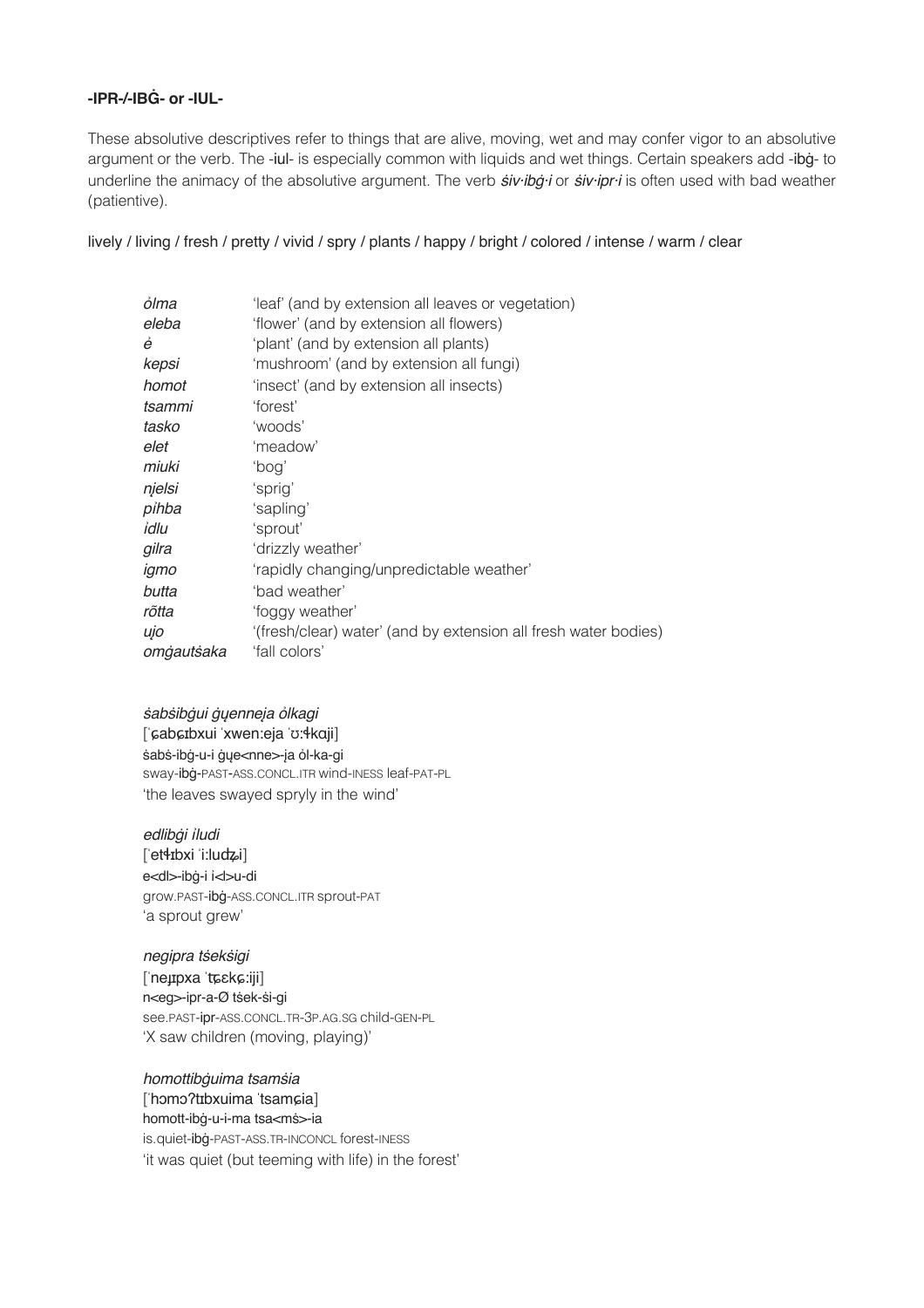*kodiuligga irta* !!! [ˈkʰɔdiulik:a ˈɪrta] ko<d>-iul-i-gga irta walk.PAST-iul-ASS.CONCL.ITR-1P.AG.PL.INCL through 'we walked through (a bog, a wet place)'

#### # ṡ*ivvib*ġ*i gilradi* !!!

[ˈɕiw:ɪbxi ˈɟɪlrɑʥi] śi<vv>-ibġ-i gilra-di stay-ibġ-ASS.CONCL.ITR wet.weather-PAT 'there was (lit. stayed) wet weather'

*am*ġ*ib*ġ*i*!! ! ! ! [amˈxɪbxi] a=mġ-ibġ-i-Ø drink.PAST-ib-ASS.CONCL.ITR-3P.AG.SG 'X drank (fresh water)'

*nubmipra s*ủ [ˈnʊʔpmɪpxa ˈsu:] nu<bm>-ipr-a-Ø su<v>o pick.PAST-ipr-ASS.CONCL.TR-3P.AG.SG ON berry-GEN 'X picked (brightly colored/ripe) berries'

*rekkiulu nata* [ˈrɛʔciulu ˈnɑta] rekk-iul-u n-a-ta open.up-iul-ASS.CONCL.TRANSL COP.INCONCL-ASS-3P.AG.SG '(a flower) is opening up'

*iriuliaita* [iˈriuliɑida] i-r-iul-i-a-ita-Ø DIT-bite-iul-PAST-ASS.CONCL.TR-ILLAT-3P.AG.SG 'X bit into (something ripe)'

#### **-ĮUP/-YP-/-EB-**

Similar to -ipr-/-ibġ-/-iul-, this absolutive descriptive is used to infer a sense of something wet, humid or fresh. However, -jup- is also used heavily with smells. While the previous descriptive denoted a certain vitality, this descriptive also invokes freshness or the idea of something ephemeral. Thicker liquids also usually appear with -jup-, such as honey, resin, sap. The descriptive can be found as -jup- or -jub-, -yp- or -yb- or -ůb- after rounded vowels, and -eb- in other cases.

Compare the two examples contrasting the idea of 'wet' or 'living' with -ibġ- and the idea of 'fresh' (previously unexposed) or 'wet (but not alive)' with -jup-.

*rekk*į*ubia giandid* [ˈrɛʔcjubia ˈɟɪanʥɪʥ] rekk-įub-i-a-Ø giandi-d open-įup-PAST-ASS.CONCL.TR-3P.AG.SG rotten.fallen.tree-GEN 'X opened up the rotten fallen tree (which had not been exposed before)'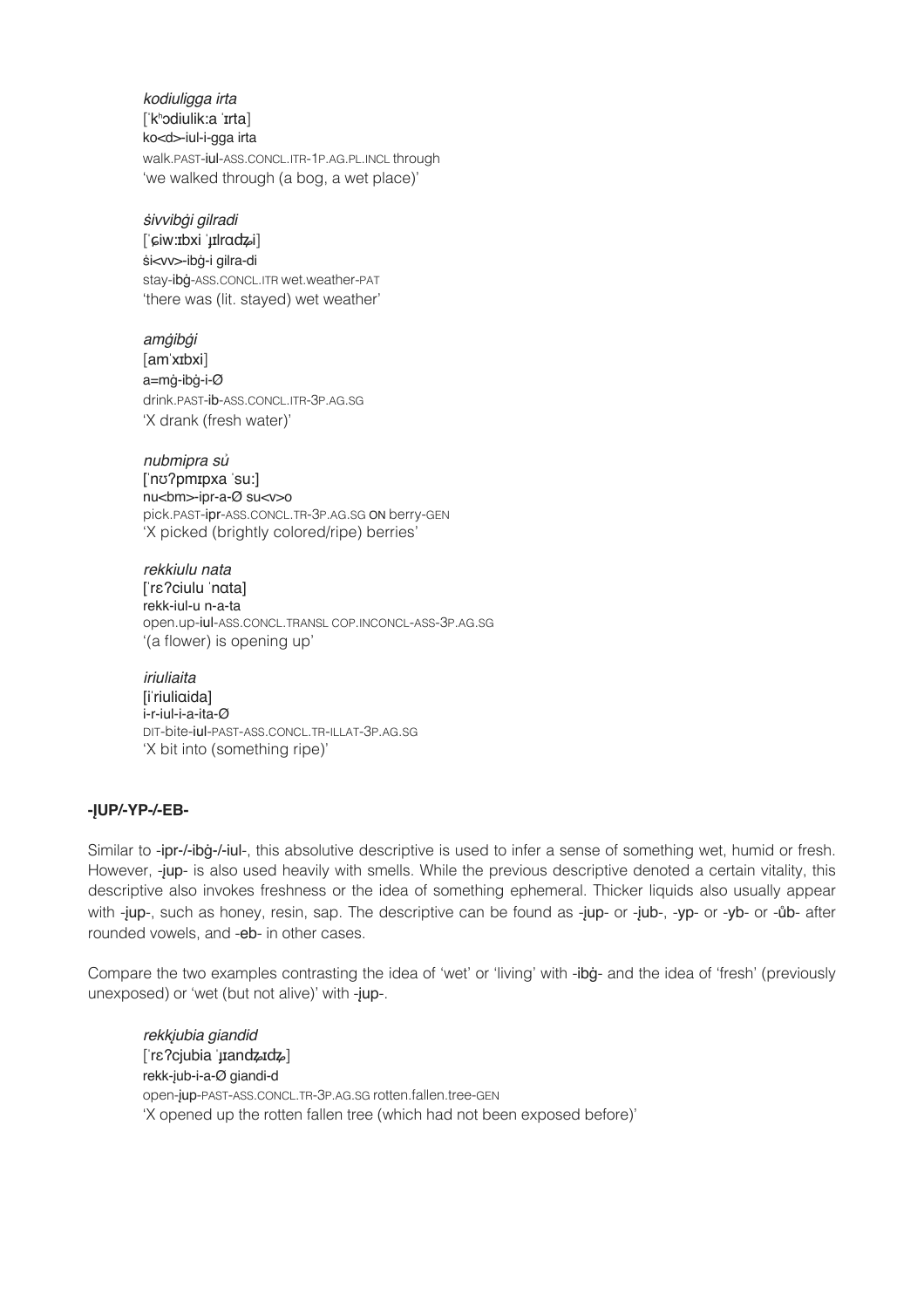*rekkib*ġ*ia giandid* [ˈrɛʔcɪbxia ˈɟɪanʥɪʥ] rekk-įub-i-a-Ø giandi-d open-ibġ-PAST-ASS.CONCL.TR-3P.AG.SG rotten.fallen.tree-GEN 'X opened up the rotten fallen tree (which was wet or teeming with life)'

#### *iddib*ġ*i* ỏ*lkagi*

[ˈit:ɪbxi ˈʊ:ɬkɑji] i<dd>-ibġ-i ỏl-ka-gi fall.PAST-ibġ-ASS.CONCL.ITR leaf-PAT-PL 'the (wet/living) leaves fell off' (animate)

*idd*į*upi* ỏ*lmamo* [ˈiʥ:ubi ʊ:lmɑmɔ] i<dd>-įup-i ỏlma-mo fall.PAST-įup-ASS.CONCL.ITR leaf-PAT 'the (wet) leaves fell off' (inanimate)

#### wet / humid / fresh / new(ly born) / smells

| siġva<br>'mist'<br>nieugi<br>õut<br>sira<br>sitru<br>kikin<br>sivi<br>ljó<br>ijuri<br>maudli<br>paġlis<br>tsemmi<br>akna<br>èmṡi<br>mieri<br>kjori<br>kelta<br>'soil'<br>seuma | 'newly fallen snow'<br>'fish' (and by extension all fish)<br>'soup'<br>'soup, meal'<br>'honey'<br>'resin'<br>'pitch' (and by extension glues and sticky things)<br>'maple sap'<br>'urine'<br>'animal tracks'<br>'traces'<br>'smell' (and by extension all smells)<br>'moss'<br>'rotten wood'<br>'ground' |
|--------------------------------------------------------------------------------------------------------------------------------------------------------------------------------|----------------------------------------------------------------------------------------------------------------------------------------------------------------------------------------------------------------------------------------------------------------------------------------------------------|
| ůmů                                                                                                                                                                            | 'earth'                                                                                                                                                                                                                                                                                                  |

#### *sasleba meihhie ma m*ả*hra*! !

[ˈsastɬeba ˈmeih:iema ˈmæ:hra] sasl-eb-a meihhi-e m-a mảhra-Ø lick-eb-ASS.TR honeycomb-GEN COP.INCONCL-TR bear-ACT 'the bear was licking (the honey out of) the honeycomb'

*yk*įů*bis n*į*uhhi-go* ! ! [ˈycjøbɪs ˈɲuh:igɔ] ykį-ůb-i-s nįuhhi-Ø–go collect-ůb-ASS.CONCL.ITR-HABT old.woman-ACT-1P.SG.POSS 'my grandma usually goes around collecting (resin/honey/pitch)'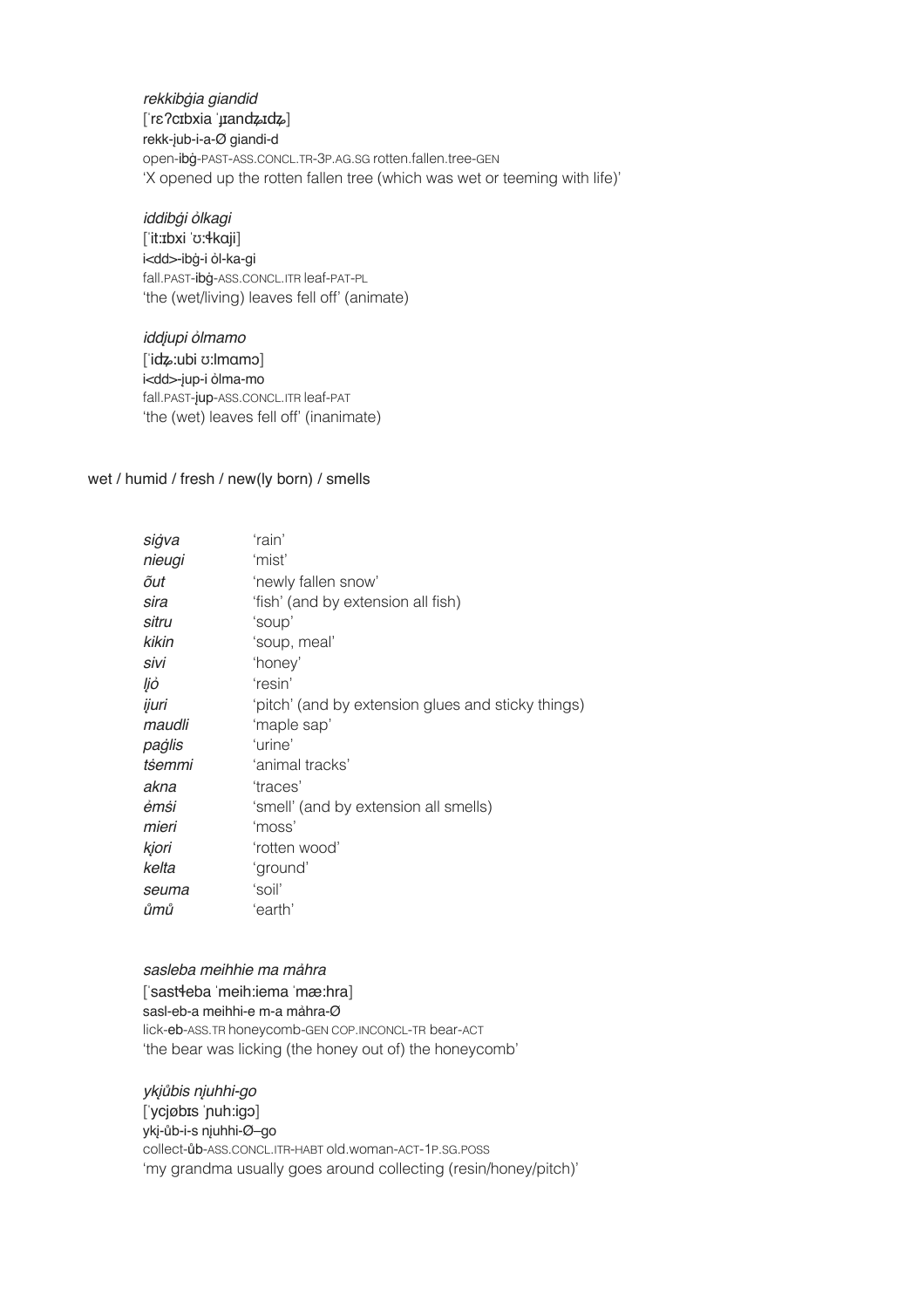*katabiebuma (pa*ġ*lihi)* ! ! [kʰɑtɑˈbiebuma (ˈpʰaxlihi)] kata-b=i-eb-um-a-Ø (paġli-hi) from-throw-eb-OBL-ASS.CONCL.TR-3P.AG.SG urine-GEN 'X must go (urinate)'

*t*ṡ*and*į*upagga t*ṡ*emme* ! !

#### [ˈʨanʥubɑk:a ˈʨem:e] tṡa<nd>-įup-a-gga tṡemmi-e

find.PAST-įup-ASS.CONCL.TR-1P.AG.PL.INCL animal.tracks-GEN 'we found (fresh) animal tracks'

*h*ę*t*ṡ*adn*į*upeba* !!! [hæˈʨaʔtɲubeba] hę-tṡadn-įup-e-ba-Ø up-find-įup-INF.CONCL.TR-1P.PAT.PL.INCL-3P.AG.SG 'X will find us out (by our smell)'

#### *h*ę*ke*ų*ebi keltariska ma ni*ů*bid*

[hæˈcʰewebi ˈcʰɛɬtɑrɪskama ˈniøbɪʥ] hę-keų-eb-i ke<lt>a-ri=ska m-a nieugi-d up-rise-eb-ASS.ITR ground-ABLA COP.INCONCL.PAST-TR ground.mist-PAT 'ground mist was rising up from the (fresh/wet) ground'

į*ekk*į*upi õuttaita bid*į*iska*!! !

[ˈjɛʔcjubi ˈɔ̃:ʔtɑida ˈbiʥɪska] je<kk>-jup-i õutta-ita bidjis-Ø-ka run.PAST-įup-ASS.CONCL.ITR new.snow-ILLAT puppy-ACT-PL 'the puppies ran into the newly fallen snow'

#### *knirreba* ů*m*ů*ma*! ! !

[ˈkʰnir:eba ˈømøma] kni<rr>-eb-a-Ø ůmů-ma smell.PAST-eb-ASS.CONCL.TR-3P.AG.SG earth-GEN 'X smelled (the fresh) earth'

*sinda on retro, miadd*į*upa* į*u*

[ˈsɪndãɔ̃ˈrɛtxɔ ˈmɪaʥ:ubaju] si<nd>-a-Ø on retro-Ø mia<att>-jub-a-Ø ju catch.PAST-ASS.CONCL.TR-3P.AG.SG ON northern.pike-DAT, gut.PAST-įub-ASS.CONCL.TR-3P.PAT-3P.AG.SG 'X caught a northern pike and then gutted it (still fresh)'

### *kv*ỉ*g*į*upake on kimi atseba oskon, keidigga ka*

#### [ˈkʰvi:j:ubɑɟeɔ̃ˈcʰimi ɑˈtseba ˈɔskɔn ˈcʰeiʥik:aka] kvỉ-įup-a-ke on kimi at=s-e-ba oskon-Ø keid-i-gga ka

feel-įup-TR-LINK.ADV ON for NEG=COP-INFER-1P.PAT.PL male.moose-AGT, light.fire-ASS.CONCL.ITR-1P.AG.PL.INCL KA 'so the moose does not feel us (our smell), we will light a fire'

*idd*į*upi* ỏ*lmamo* [ˈiʥ:ubi ˈʊ:lmɑmɔ] i<dd>-jub-i ỏlma-mo fall.PAST-įub-ASS.CONCL.ITR leaf-PAT 'the (wet) leaves fell'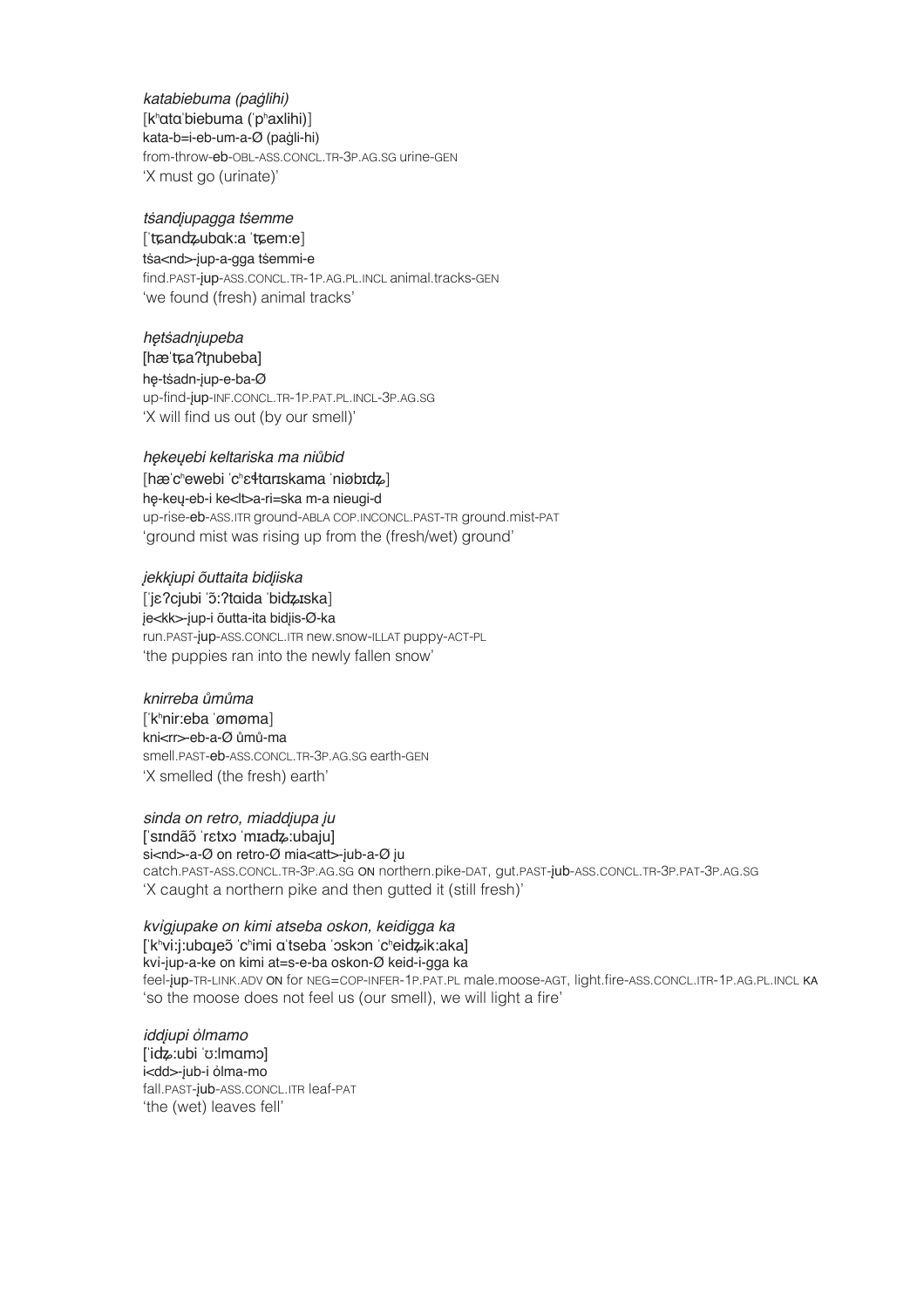#### -OHN/-ÕHN-

This absolutive descriptive is opposite to -ibg- and -jup- in that it invokes something dry, powdery and also refers to dry smells and fire.

#### powder / dirt / sand smells (dry/fire/wood)

| neyri    | 'powder, dust'                                             |
|----------|------------------------------------------------------------|
| vihi     | 'dust, dirt'                                               |
| lůri     | 'dirt, scum'                                               |
| lagjas   | 'flour'                                                    |
| rento    | 'grain, seed'                                              |
| kelho    | 'hung meat'                                                |
| siehhumi | 'dried meat'                                               |
| sýkęhi   | 'dried needle bed'                                         |
| oni      | 'dried moss, tinder' (and by extension inflammable things) |
| tinin    | 'fire wood'                                                |
| sogji    | 'drought'                                                  |

#### gillohni noimmika

[xi:l:ohni noim:iga] ġi<ll>-ohn-i nobem-m=ika crackle-ohn-ASS.CONCL.ITR fire-ELAT 'the fire was cracking (dryly)'

#### isidlohniki

[iˈsiːtɬɔhniµi] i-si<dl>-ohn-i-ki DIT-blow.past-ohn-ass.concl.itn-1p.neci.sg 'I got dirt/sand/smoke (in my eyes)'

#### sarkkohnia tinis

['sark:ohnia 'tinɪs] sarkk-ohn-i-a-Ø tini-s break-ohn-PAST-ASS.CONCL.TR-3P.AG.SG firewood-GEN 'X broke (dry) firewood'

#### tamaduohni

[thama'doohni] tama-d=u-ohn-i-Ø on-step.past-ohn-ass.concl.itn-3p.ag.sg 'X stepped (on something dry)'

## irohnuita

[i'rohnuida] i-r-ohn-u-i-ta-Ø DIT-bite-ohn-PAST-ASS.CONCL.ITR-into-3P.AG.SG 'X bit into (something dry)'

#### tsaundohni

['tsaʊndɔhni] t-sau<nd>-ohn-i 3p.unag-catch.on.fire.past-ohn-ass.concl.ITR 'X caught on fire (from being too dry)'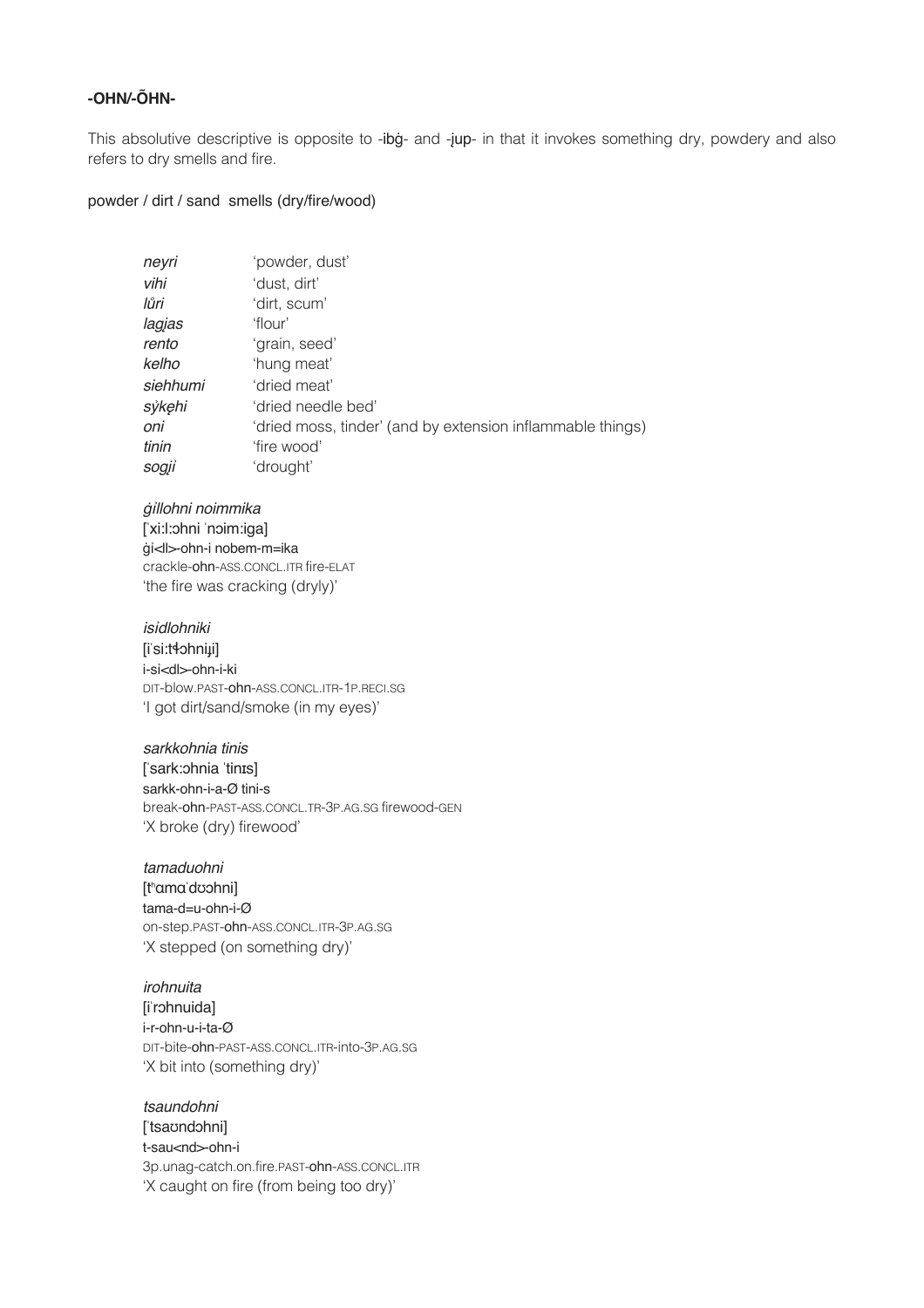*myrrohna p*ỉ*ni*  [ˈmyr:ɔhna ˈpʰi:ni] m<yrr>-ohn-a-Ø pỉni-Ø grind.PAST-ohn-ASS.CONCL.TR-3P.AG.SG corn-DAT 'X ground the corn (into a flour)'

*tsahhõhni* [ˈtsɑh:ɔ̃hni] t-sahh-õhn-i 3P.UNAG-burn-õhn-ASS.CONCL.ITR '(dry wood/tinder) will burn'

*hepohni na n*ů*namo* [ˈhepɔhni na ˈnønɑmɔ] hep-ohn-i n-a nů<n>a-mo break-ohn-ITR COP.INCONCL-ass wave-PAT 'the waves are breaking (on the sand)'

*luhhõhna* ['luh: õhna] luhh-õhn-a-Ø-Ø boil-õhn-ASS.CONCL.TR-3P.PAT-3P.AG.SG 'X will boil (a tea/treatment/grounded leaves)'

*i*ų*avvohnaibma* [iˈwɑw:ɔhnaɪʔpma] i-ųavv-ohn-a-ibma-Ø DIT-spread-ohn-ASS.CONCL.TR-ALLAT-3P.AG.SG 'X spread/add (flour/sand/dirt/dried ingredients) on it'

#### **-OHK-**

The absolutive descriptive -ohk- generally refers to large, heavy, male or difficult things. It is also used with the verbs *seja* 'listen', *odena* 'look', *kysa* 'try', *pitta* 'pay attention to' in the imperative to make a more emphatic demand:

*se*į*ohkan*! ! [ˈsejɔhkan] seį-ohk-a-Ø-n listen-ohk-ASS.CONCL.TR-3P.PAT-2P.SG.IMP 'listen well!'

*odnohkan~oinohkan* 'look well!' [ˈɔʔtnɔhkan~ˈɔinɔhkan] odn~oin-ohk-a-Ø-n look-ohk-ASS.CONCL.TR-3P.PAT-2P.SG.IMP

*ky*ṡ*ohkan*! ! ['c<sup>h</sup>yɕɔhkan] kyṡ-ohk-a-Ø-n try-ohk-ASS.CONCL.TR-3P.PAT-2P.SG.IMP 'try (your best)'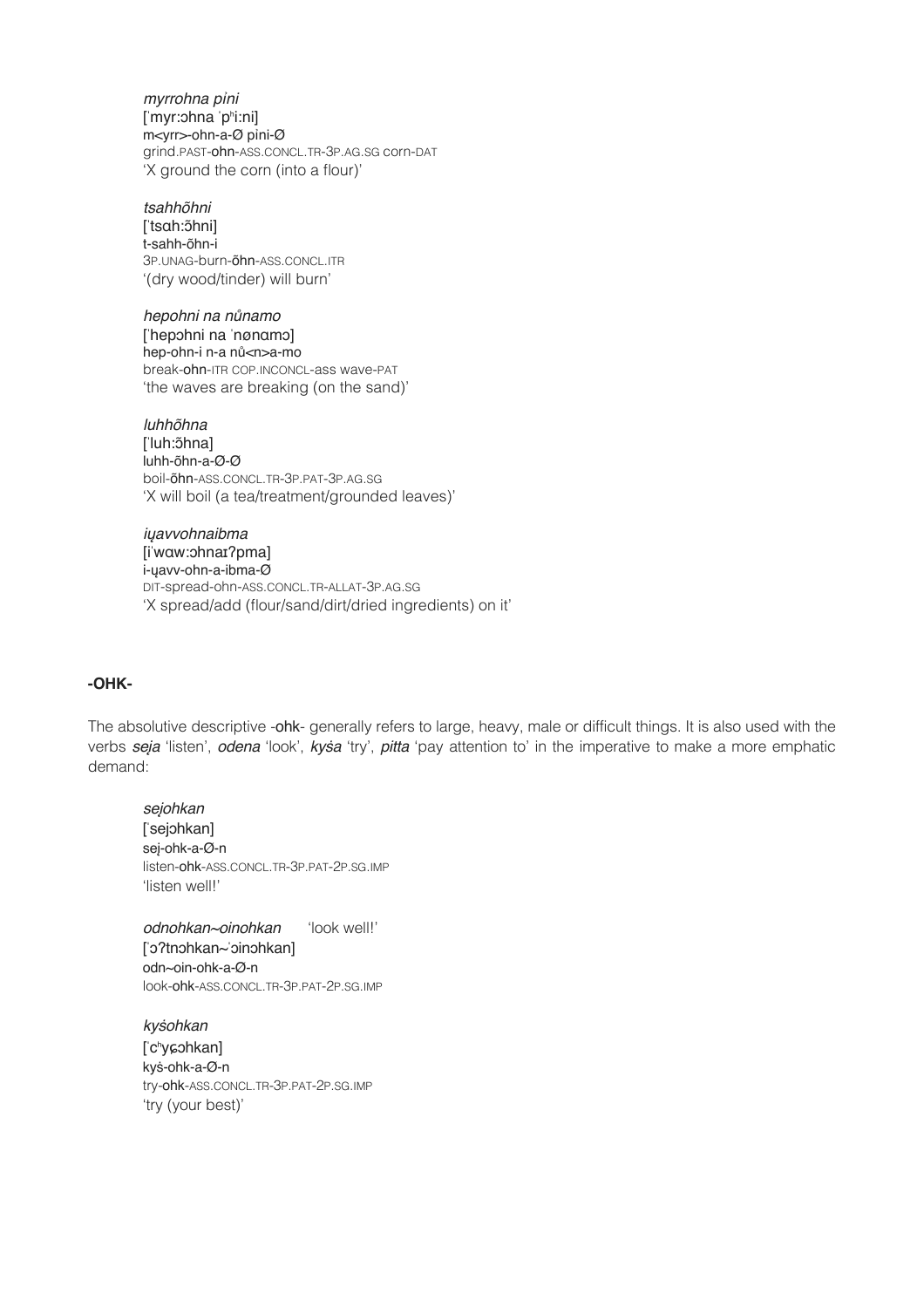pittohkan ['p<sup>h</sup>I?tohkan] sej-ohk-a-Ø-n pay.attention-ohk-ASS.CONCL.TR-3P.PAT-2P.SG.IMP 'pay all your attention to X'

In addition, it also refers to long things such as neck/throat/tongue, heads, geese and swans and even canoes.

#### large / round / cylindrical / long / heavy / male / big / difficult

| tahha    | 'tree' (and by extension all large trees)                |
|----------|----------------------------------------------------------|
| sukno    | 'large conifer'                                          |
| půdů     | ʻlogʻ                                                    |
| sikvut   | 'bonfire'                                                |
| tůmkki   | 'boulder'                                                |
| hokon    | 'big rock'                                               |
| oskon    | 'male moose' (and by extension all [large] male animals) |
| okon     | 'big man'                                                |
| toron    | 'big bear/guy'                                           |
| peilini  | 'eldest'                                                 |
| njelli   | 'chief'                                                  |
| sappiska | 'paw, big hand'                                          |
| selo     | 'large river'                                            |
| sinin    | 'big fish'                                               |
| ata      | '(open) mouth'                                           |
| gegin    | '(animal) mouth'                                         |
| kvoga    | 'throat'                                                 |
| oadi     | 'tongue'                                                 |
| niman    | 'neck'                                                   |
| totami   | 'head'                                                   |
| giga     | 'goose' (and by extension all long-necked birds)         |
| gůme     | 'rope'                                                   |
| tonkua   | 'sinew'                                                  |
| kehkjo   | 'canoe'                                                  |
| mavvu    | 'meat'                                                   |

iddohki sesue [i:tohci 'cecue] i<dd>-ohk-i seso-e fall.PAST-ohk-ASS.CONCL.ITR old.tree-PAT 'the big old tree fell (heavily)'

kedohkan ůat ['c<sup>h</sup>edohkan 'Ͼ?æ] ked-ohk-a-n ůat-Ø carr-ohk-ASS.CONCL.TR-3P.PAT-2P.SG.IMP this-DAT 'carry this (heavy thing)'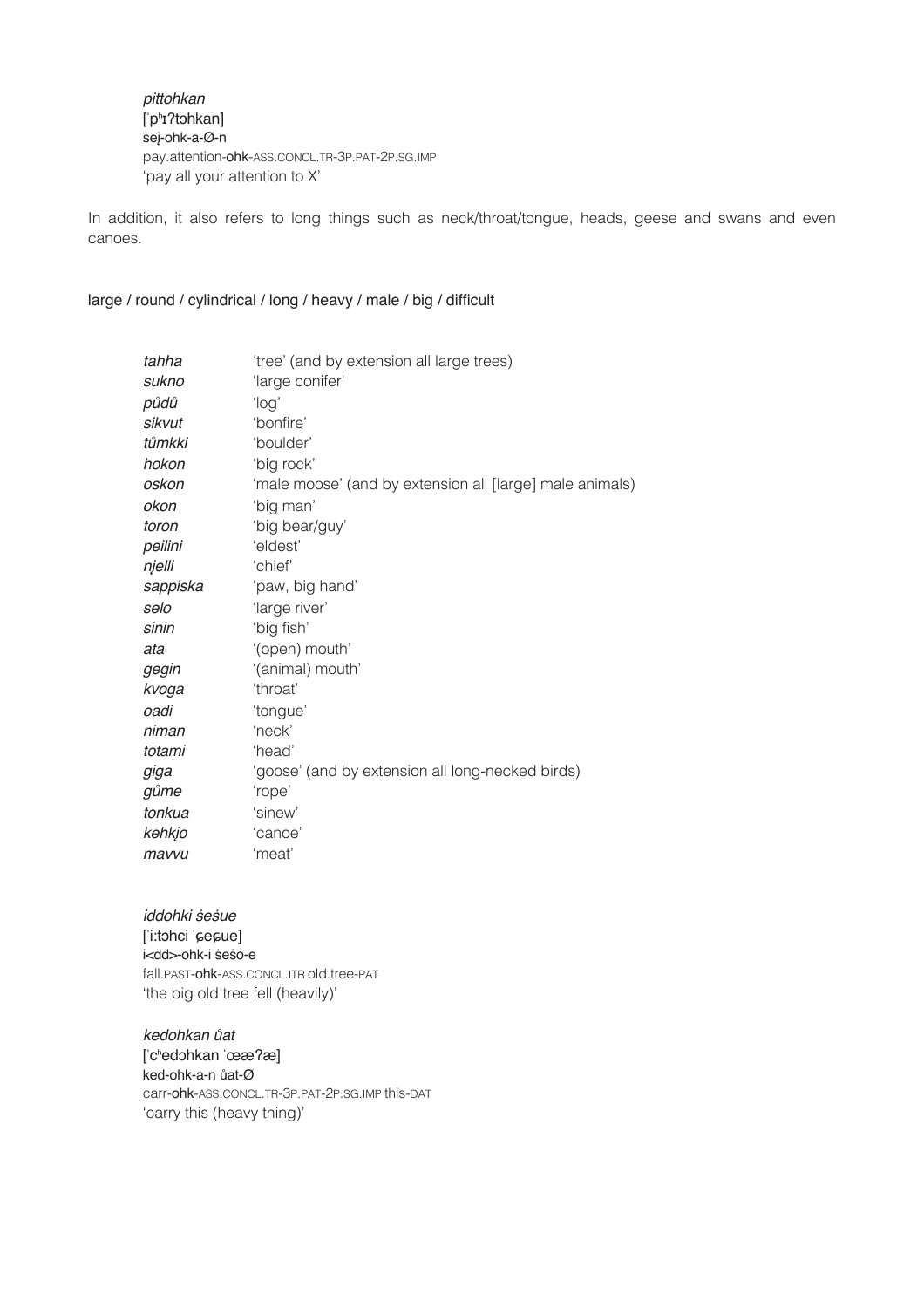*mairiohki*!! ! [ˈmɑirɪɔhci] mair=i-ohk-i-Ø laugh.PAST-ohk-ASS.CONCL.ITR-3P.AG.SG 'X laughed (loudly) or '(a large man) laughed'

*mai*ḍḍ*ohki*!! !

[ˈmɑið:ɔhci] mai<ḍḍ>-ohk-i-Ø smile.PAST-ohk-ASS.CONCL.ITR-3P.AG.SG 'X smiled from ear to ear'

*n*ỷ*h sindohkami keppi*! ! [ˈny:h ˈsɪndɔhkɑmi ˈcʰɛʔpi] nỷh si<nd>-ohk-a-mi keppi-Ø wow catch.PAST-ohk-ASS.CONCL.TR-1P.AG.SG head-DAT 'wow, I caught a big one'

#### *rekkohkin*!! !

[ˈrɛʔkɔhcɪn] rekk-ohk-i-n open-ohk-ASS.CONCL.TR-2P.SG.IMP 'open wide (your mouth)'

*sarkkohkia mekvi*! ! [ˈsark:ɔhcia ˈmɛk:vi] sarkk-ohk-i-a-Ø mekvi break-ohk-PAST-ASS.CONCL.TR-3P.AG.SG swan-DAT 'X broke the swan('s neck)'

#### *katagiohka kohdaika*! !

[kʰɑtɑˈɟɪɔhka ˈkʰɔhdɑiga] kata-g=i-ohk-a-Ø koh=da-ika from-push.PAST-ohk-ASS.CONCL.TR-3P.AG.SG anchorage.on.beach-ELAT 'X pushed (the canoe) from the its anchor on the shore'

*tamokevvohki toron* [tʰɑmɔˈcew:ɔhci ˈtɔrɔn] tam-o-kevv-ohk-i toron-Ø on-SUBJ-rise-ohk-ASS.CONCL.ITR big.bear-AGT 'the big bear (heavily) stood up (on its two legs)'

*tats*ġ*atskohki* [tʰaˈtsxatsk:ɔhci] ta-tsġa<tsk>-ohk-i 3P.UNAG.SG-tear.PAST-OHK-ASS.CONCL.ITR '(the rope/leather) tore'

*kat*ṡ*a*ḍ*gohkaika soroko* [kʰɑʨˈaðgɔhkɑiga ˈsɔrɔgɔ] kat-i-a<ḍg>-ohk-a-ika-Ø soroko-Ø from-DIT-cut.PAST-ohk-ASS.CONCL.TR-ELAT-3P.AG.SG piece-DAT 'X cut (a large) piece from it'